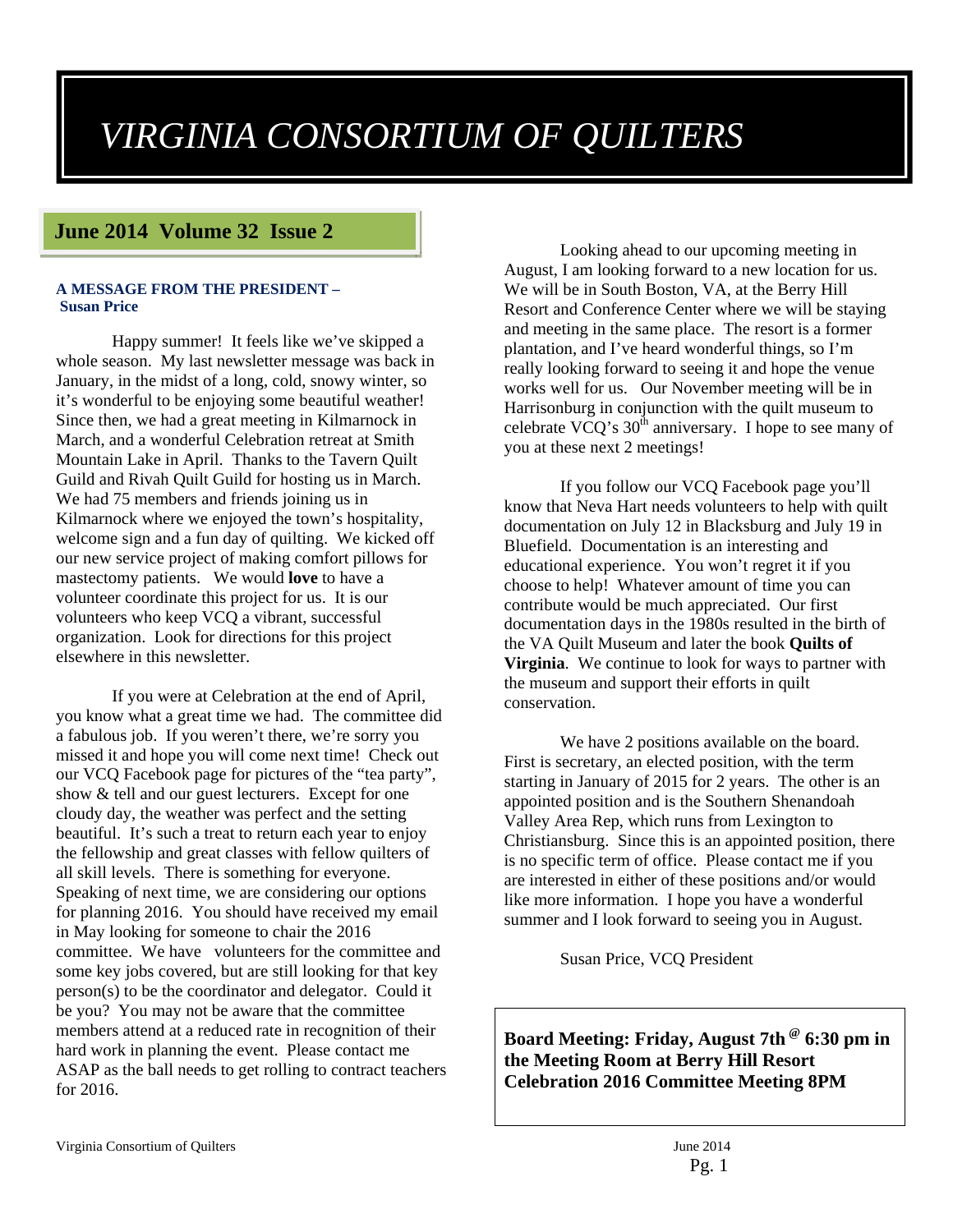# *MEET YOUR BOARD OF DIRECTORS*

#### VCQ Board & Area Reps 2014

|                | <b>Position</b>           | <b>Name</b>               | <b>Phone</b> | E-mail                 |
|----------------|---------------------------|---------------------------|--------------|------------------------|
| $\mathbf{1}$   | President                 | <b>Susan Price</b>        | 703-569-7421 | sueprice@cox.net       |
| $\overline{2}$ | <b>VP</b>                 | Faye Hannah               | 757-410-0846 | quilterfayeh@gmail.com |
| 3              | Secretary                 | Grey Castro               | 757-748-2530 | greycastro@cox.net     |
| 4              | Treasurer                 | Marty Green               | 540-967-3203 | mgcgreen@hotmail.com   |
| 5              | Membership                | <b>Betty Blessin</b>      | 336-520-4255 | bblessin@triad.rr.com  |
| 6              | Historian                 | Joan McGowan              | 703-323-6048 | joquilter@aol.com      |
| 7              | Programs                  | Karan Fisher              | 757-761-1173 | karanfisher@cox.net    |
| $\,8\,$        | Facilities                | Debi Harding              | 757-615-7758 | debi.harding@usi.biz   |
| 9              | Newsletter                | Heather Zavagnin          | 770-845-5190 | queennefri@aol.com     |
| 10             | <b>Web Mistress</b>       | Mary Grogan               | 202-262-0142 | maryg@infovisions.org  |
| 11             | Publicity                 | Heather Zavagnin          | 770-845-5190 | queennefri@aol.com     |
| 12             | Celebration Chair         | Heather Zavagnin          | 770-845-5190 | queennefri@aol.com     |
| 13             | <b>Community Service</b>  | Vacant                    |              |                        |
|                |                           |                           |              |                        |
|                | <b>Area Reps</b>          |                           |              |                        |
| $\mathbf{1}$   | Northern VA               | Joan McGowan              | 703-323-6048 | joquilter@aol.com      |
| $\overline{c}$ | Shenandoah Valley         | Dianne Reasons            | 540-942-5948 | dreasons@lumos.net     |
| 3              | Roanoke                   | Vacant                    |              |                        |
| 4              | Charlottesville-Lynchburg | Deb Schupp                | 540-604-0988 | qltqeen@gmail.com      |
| $\sqrt{5}$     | Richmond                  | <b>Karen DuMont</b>       | 804-233-7750 | kmdumont@comcast.net   |
| 6              | Fredericksburg            | <b>Betty Lee Stickler</b> | 804-435-2574 | bpsmimi@sticklers.net  |
| 7              | Southwest                 | <b>Betty Blessin</b>      | 336-520-4255 | bblessin@triad.rr.com  |
| $\,8\,$        | Tidewater-Peninsula       | <b>Bonnie Timm</b>        | 757-483-4909 | botqg@verizon.net      |
| 9              | Tidewater-Southside       | Debi Harding              | 757-615-7758 | debi.harding@usi.biz   |



# **Advertising for Newsletter & Roster**

|                                               | Newsletter | Roster  |  |
|-----------------------------------------------|------------|---------|--|
| <b>Business Card</b>                          | \$10.00    | \$20.00 |  |
| $\frac{1}{4}$ Page                            | 15.00      | 30.00   |  |
| $\frac{1}{2}$ Page                            | 30.00      | 60.00   |  |
| <b>Full Page</b>                              | 50.00      | 100.00  |  |
| <b>Inside Back Page</b>                       |            | 125.00  |  |
| Classified Ad (50 word max - Newsletter only) |            |         |  |
| \$5.00 - available ONLY to VCQ Members        |            |         |  |
|                                               |            |         |  |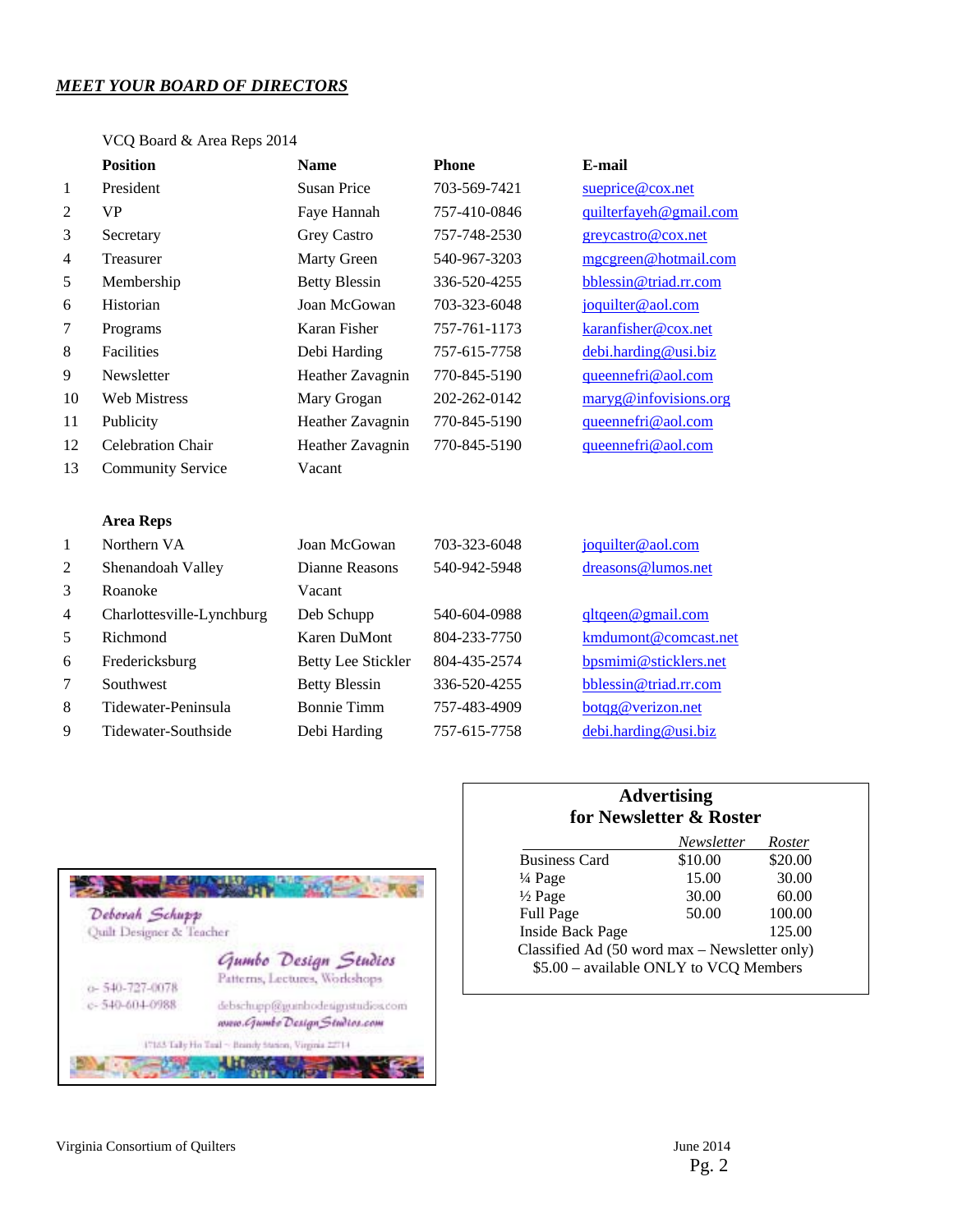# **VCQ General Meeting Kilmarnock, VA March 8 2013**

The meeting was held at the Kilmarnock Baptist Church and called to order at 12:41 p.m. by Susan Price, President. Susan thanked the Tavern Quilt Guild and Rivah Quilt Guild for hosting the event, especially Betty Lee Stickler, area rep. Susan also thanked Linda Montross for hosting tea at her home Friday afternoon. The Kilmarnock Deputy Town Manager, Susan Crockrell, welcomed VCQ to town. Reporter Audrey Thomasson of the Rappahannock Record is writing an article about the event. Susan Price welcomed 3 new members and 1 returning member. Gifts were given.

A motion was made and accepted to approve the November 8, 2013 minutes. Pat Schoenfield made the motion to accept the minutes, Judy Beigbeder seconded.

Three cards were passed around for members Arlene Williams, Pat Turley, and Terri Hanson. Any pillowcases from the November meeting should be turned into a board member to distribute to foster care facilities. Virginia Quilt Museum's current exhibit (From Bedroom to Boardroom) is there through April 26. The Quilt Discovery Day is the  $2<sup>nd</sup>$  Saturday of the month. The museum curator will examine & date up to 3 quilts per person (first) one free and \$5 for each additional). The VQM raffle quilt will be at the Highland Co. Maple Festival March 8-9 and 15-16. March 15 is National Quilting Day.

November 2014 elections will include President, Secretary, and Historian. The secretary position will definitely be open. Susan asked members to let an area rep know if they are interested. The Roanoke Rep is still open. Celebration 2016 will need a new planning committee.

Faye Hannah presented Treasurer Reports from January through December 2013. The checking account balance as of December was \$24,823.77. The money market balance was \$10,371.23. Celebration Income and Expenses were separated on report – Norma Harris made the motion to separate Celebration Income and Expenses. Marty Green seconded. The proposed 2014 budget was

presented to the membership for a vote. Monique Moody made the motion to accept the budget. Judy Beigbeder seconded.

Betty Blessin reported 228 members as of March. The new member incentive for 2014 includes a space on the membership form to name the member who referred. The member names will go into a drawing for 30 fat quarters at the November 2014 meeting. The theme for the year is "Quilting – Pass it on

Karan Fisher reported 75 registered at March meeting.

The next newsletter deadline is June 13, 2014 for the August meeting. Information can be sent to Heather Zavagnin.

Joan McGowan, Historian, reported on VCQ's 30<sup>th</sup> anniversary president's quilt will be displayed November 2014.

Celebration is 47 days away! The Vi Graves Celebration Scholarship was award to two (2) members. Sue Price reminded everyone to bring items for the silent auction and peddlers table. The new Community Service Project is comfort pillows for mastectomy patients. A volunteer for Project Coordinator is needed. Directions for pillows will be published in the next newsletter. Kits were given out. Directions were copied or will be e-mailed to those interested. Monique Moody will add a page on the Web regarding VCQ's Community Service Project.

The next dates for quilt documentation are March 22 – Heathsville, VA hosted by Tavern Quilters Guild; July 12 – Blacksburg, VA hosted by Blue Ridge Quilt Festival; July 19 – Bluefield, VA hosted by local guild quilt show; a tentative date in Warsaw, VA. Volunteers are needed and appreciated. The information obtained will be used to create a database of documented quilts at VCQ as well as a possible future book. Donations to the Vi Graves Scholarship fund were made in memory of Charlotte Veregee. Any future donations to VCQ will be added to the Scholarship fund unless otherwise directed.

The meeting was adjourned at 1:20 p.m.

Respectfully submitted, Grey Castro, Secretary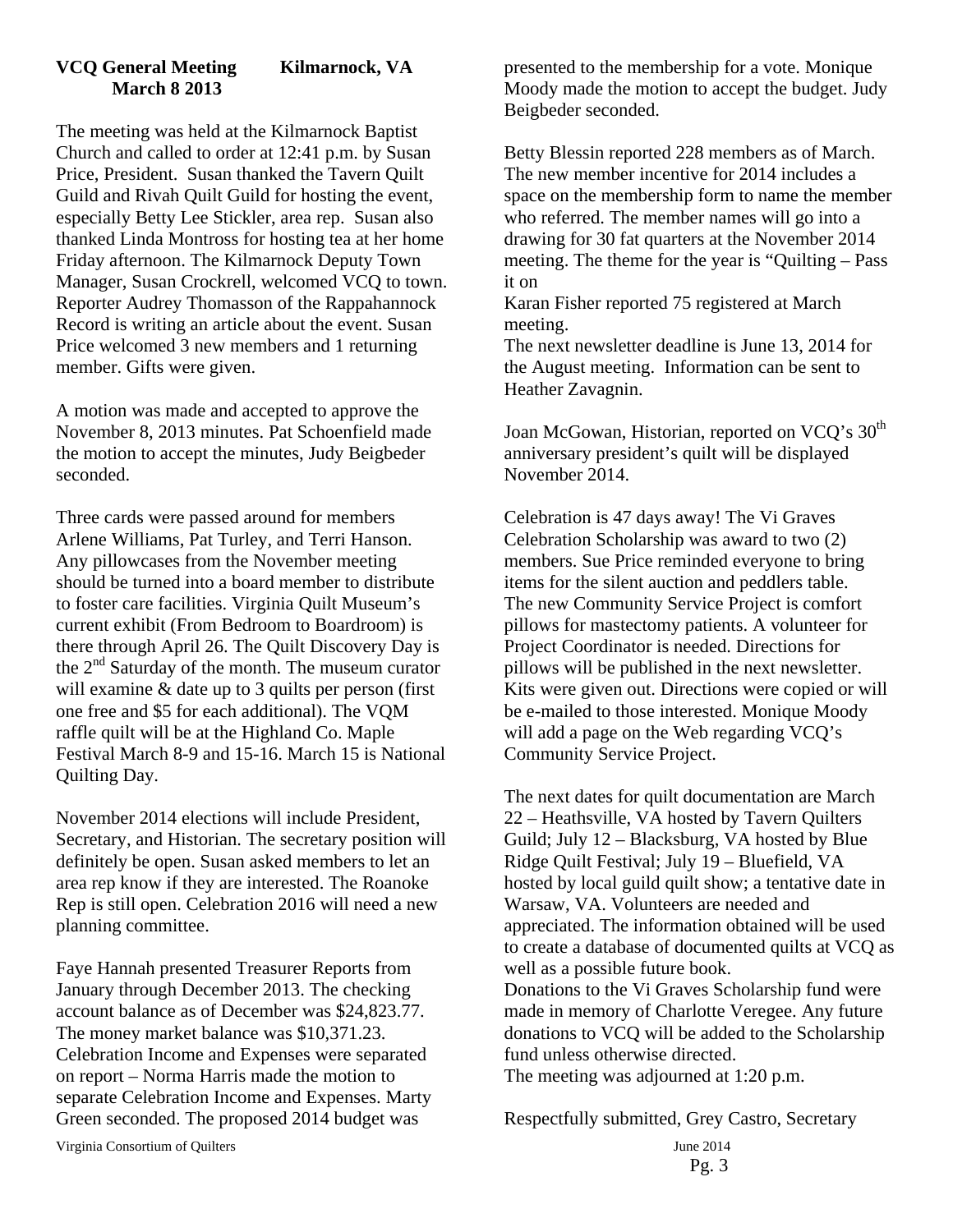# **Calendar of Events**

#### **July 12, 2014**

Quilt Documentation Day planned from 9 - 5 in conjunction with the Blue Ridge Quilt Festival. Community room of Blacksburg High School, 3109 Prices Fork Rd, Blacksburg, VA 24060. Neva Hart is the contact person

#### **July 9-12, 2014**

Blue Ridge Quilt Festival Blacksburg Middle School 3109 Price's Fork Rd, Blacksburg, VA 24060 brqfest@aol.con www.brqfestival.com

#### **August 22,23, and 24, 2014**

"Stories in Stitches", presented by the Durham-Orange Quilters' Guild will be held at the Durham Convention Center, 302 W. Morgan St, Durham, NC. Hours are Friday and Saturday, 10AM to 6PM and Sunday, 10AM to 4PM. There will be 300 quilts, a juried show, raffle quilt, vendors, a Quilts of Valor display, a boutique, wearable art, a silent auction, demonstrations, and more.

Admission is \$6.00. Parking vouchers will be available. For more information, please visit www.durhamorangequilters.org

#### **September 20-21, 2014**

2014 Richmond Quilt Show Sponsored by Richmond Quilters Guild Commonwealth Building at the Richmond International Raceway Sat 10-6pm, Sun 11-5pm \$7 adults, \$3 children 16 and under \$5 group tickets (five or more) in advance through rqgshow@gmail.com www.richmondquiltguild.com/quiltevents.shtml

#### **October 18-19, 2014**

**QUILT SHOW** sponsored by Madison County Quilt Guild & Madison Parks & Rec - Waverly Yowell Elem School 1809 North Main St., Madison, VA 22727 http://www.madisonquilters.org/ "Dear Jane" quilt raffle drawn end of show

#### **November 7-16, 2014**

Quilter's Quest Shop Hop - MD & northern VA www.quiltersquest.org

# **Calendar of Events Cont'd**

#### **SWVA Quilt News**

We bring you news and updates on quilt and fiber art related events and activities in Southwest Virginia. Would you like to receive this monthly e- newsletter? Please sign up at

http://kutauber.wix.com/SWVAQuiltNews \*\*\*\*\*\*\*\*\*\*\*\*\*\*\*\*\*\*\*\*\*\*\*\*\*\*\*\*\*\*\*\*\*\*\*\*\*\*\*\*\*\*

Do you know of an upcoming event? Would you like to see it listed in the SWVA Quilt News? Send an email to SWVAQuiltNews@aol.com

# **VCQ Events:**

**November 8, 2014 Harrisonburg March 14, 2015 Williamsburg May 9, 2015 Blackstone August 8, 2015 TBD November 14, 2015 TBD** 

# The following are the **Deadline Dates** for item

submissions to the newsletter staff: **September 12<sup>th</sup> 2014** for November 8<sup>th</sup> meeting **January 16<sup>th</sup> 2015** for March 14<sup>th</sup> meeting **March 20<sup>th</sup> 2015** for May 9<sup>th</sup> meeting Material can be sent electronically (preferred) to queennefri@aol.com OR mailed to: Heather Zavagnin, 87 White Oak Landing Rd, King William, VA 23086:

We send all VCQ emails from  $info@vcq.org$ . Please check your spam settings to always allow email from info@vcq.org. Thank you to everyone who is now receiving newsletters and announcements from VCQ by email. You are saving our organization significant money, and making your Newsletter Editor's job go much faster!

**The current newsletter and past newsletters can be viewed and downloaded from the VCQ website at www.vcq.org**

 **Please contact Heather Zavagnin, queennefri@AOL.com or (770)845-5190, or Mary Grogan at webmistress@vcq.org if you are having trouble downloading a copy from the website or if you wish to receive a paper copy of the newsletter thru the US Postal Service.** 

 **If your current physical and/or email address needs to be updated, please fill out the application for membership form at the back of the newsletter or download from the website and send to Betty Blessin, the Membership Coordinator.**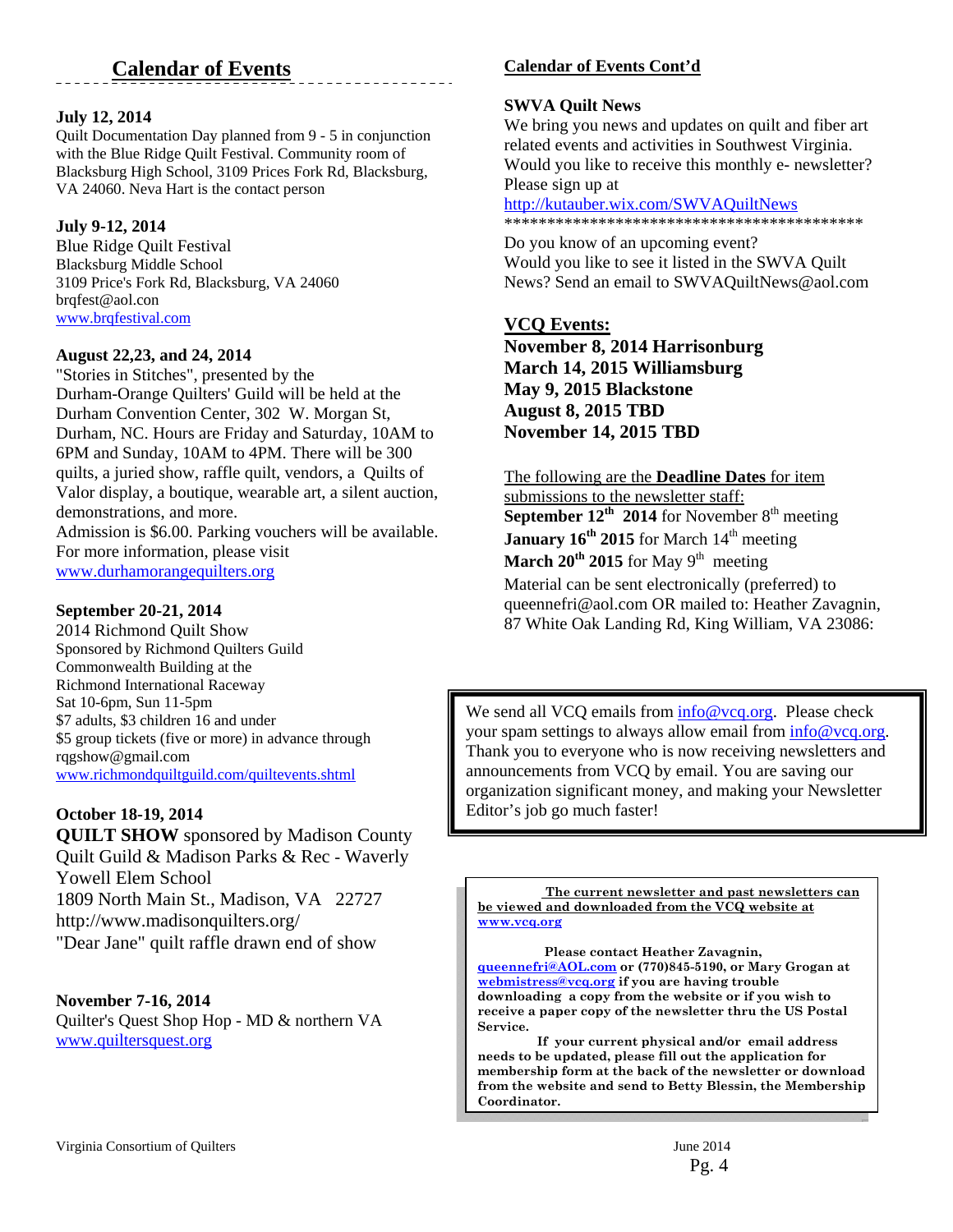

**VIRGINIA QUILT MUSEUM** 301 S. Main Street Harrisonburg, VA 22801 Phone 540-433-3818 Preserving, celebrating, and nurturing Virginia's quilting heritage

# **www.vaquiltmuseum.org**

Designated the "**official quilt museum of the Commonwealth**" by the General Assembly

# **VIRGINIA QUILT MUSEUM SPOTLIGHTS REGIONAL ARTISTS IN 2014**

In 2014, walls of the Virginia Quilt Museum's historic house will spotlight traditional along with contemporary quilted textiles, created in separate regions of the state.

# **May 6 to August 23, 2014**

**Stitch***ing It All Together - the Threads that Unite Us* curated by Wilma Gerald, this amazing and vibrant exhibit shows off the talents of a wide range of quilt artists from the Tidewater Region of Virginia. Visit the museum to be inspired!

# **VIRGINIA'S QUILT MUSEUM NEEDS HELP**

Harrisonburg, VA, June 16, 2014 - Summertime often includes vacation trips. For museums, summer is often the busiest time because of increased visits from tourists. But museum volunteers also take vacations in summer, leaving organizations short of help. That is especially true this year at the Virginia Quilt Museum in Harrisonburg, VA.

The Virginia Quilt Museum needs volunteers. Meg Carr, executive director for the museum, explains that volunteers don't have to be quilters. "We need help in the gift shop, doing inventory, in the library and doing graphic arts -- among other things. And we need helpers now as well as into the heavy Autumn tourist season." Internships are available, and senior citizens are welcome. "A few hours a week or as much time as someone would like to spend -- there's plenty to do. And you get to see beautiful art work created by Virginians," she added.

Harrisonburg is located near several exits off Interstate 81, which runs the length of the beautiful Shenandoah Valley,. The city attracts tourists interested in civil war, history, several colleges and universities, and gorgeous scenery. The quilt museum attracts visitors who want to see the modern and antique textile art on exhibit, and also folks who are interested in the antebellum home which houses the museum. The museum and the house are listed on many websites (including those for haunted houses). Typically, travelers discover it while doing online trip planning.

To volunteer please contact Meg Carr at the museum. Phone 540-433-3818 or email at info@vaquiltmuseum.org. For information on the museum, see www.vaquiltmuseum.org. The museum is open Tuesday-Saturday, from 10 am to 4 pm. Located near the Downtown Farmer's Market, the museum is in the historic Warren-Sipe House at 301 S. Main Street, Harrisonburg, with parking behind the building. As a member of the Blue Star Museum group, admission is free to active military and their families.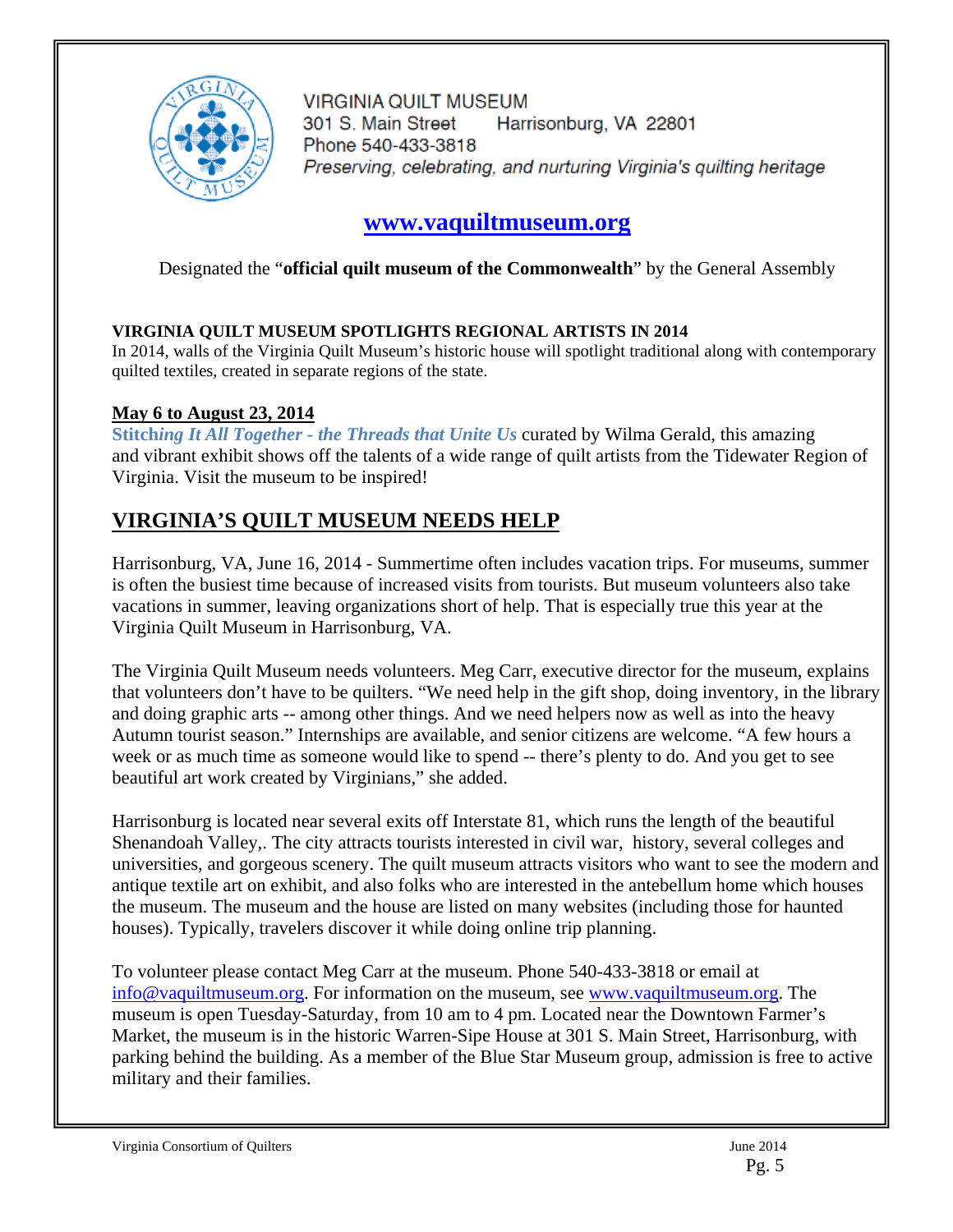

**Workshops starting July 9th with: \* Jennie Rayment from Great Britain \* Susan Brittingham, VA \* \* Amy Stewart Winsor, NC \* Marilyn Wall, SC \* Mary Kerr, VA \*** 

# **Class registration required**

| <b>Vendor Mall and Quilt Exhibit</b>                                     |                               |  |  |
|--------------------------------------------------------------------------|-------------------------------|--|--|
| Wednesday, July 9: "Artist Reception & Book Signing" 2.30 - 4 PM         |                               |  |  |
| " Grand Opening of Exhibit"                                              | $3 - 6 PM$                    |  |  |
| Thursday, July 10 & Friday, July 11:                                     | 10 AM - 6 PM                  |  |  |
| Friday, July 11: "Award Ceremony and Lecture"                            | starting at 6.15 PM           |  |  |
| Saturday, July 12:                                                       | 10 AM - 5 PM                  |  |  |
| Daily Admission: \$7.00                                                  | <b>Air Conditioned</b>        |  |  |
| Multiday Admission:\$10.00                                               | <b>Elevator to Classroom</b>  |  |  |
| Carpool $(5+ each/daily)$ : \$5.00                                       | <b>Handicapped Accessible</b> |  |  |
| <b>Children 12 and under FREE</b>                                        | <b>Free Parking</b>           |  |  |
| <b>Blacksburg Middle School</b>                                          |                               |  |  |
| <b>3109 Prices Fork Road</b>                                             |                               |  |  |
| Blacksburg, VA 24060                                                     |                               |  |  |
| For a show brochure please send long self-addressed stamped envelope to: |                               |  |  |
| Blue Ridge Quilt Festival c/o Karin Täuber                               |                               |  |  |
| P.O.Box 11151 Blacksburg, VA 24062                                       |                               |  |  |
| Email: BRQFest@aol.com                                                   | www.BRQFestival.com           |  |  |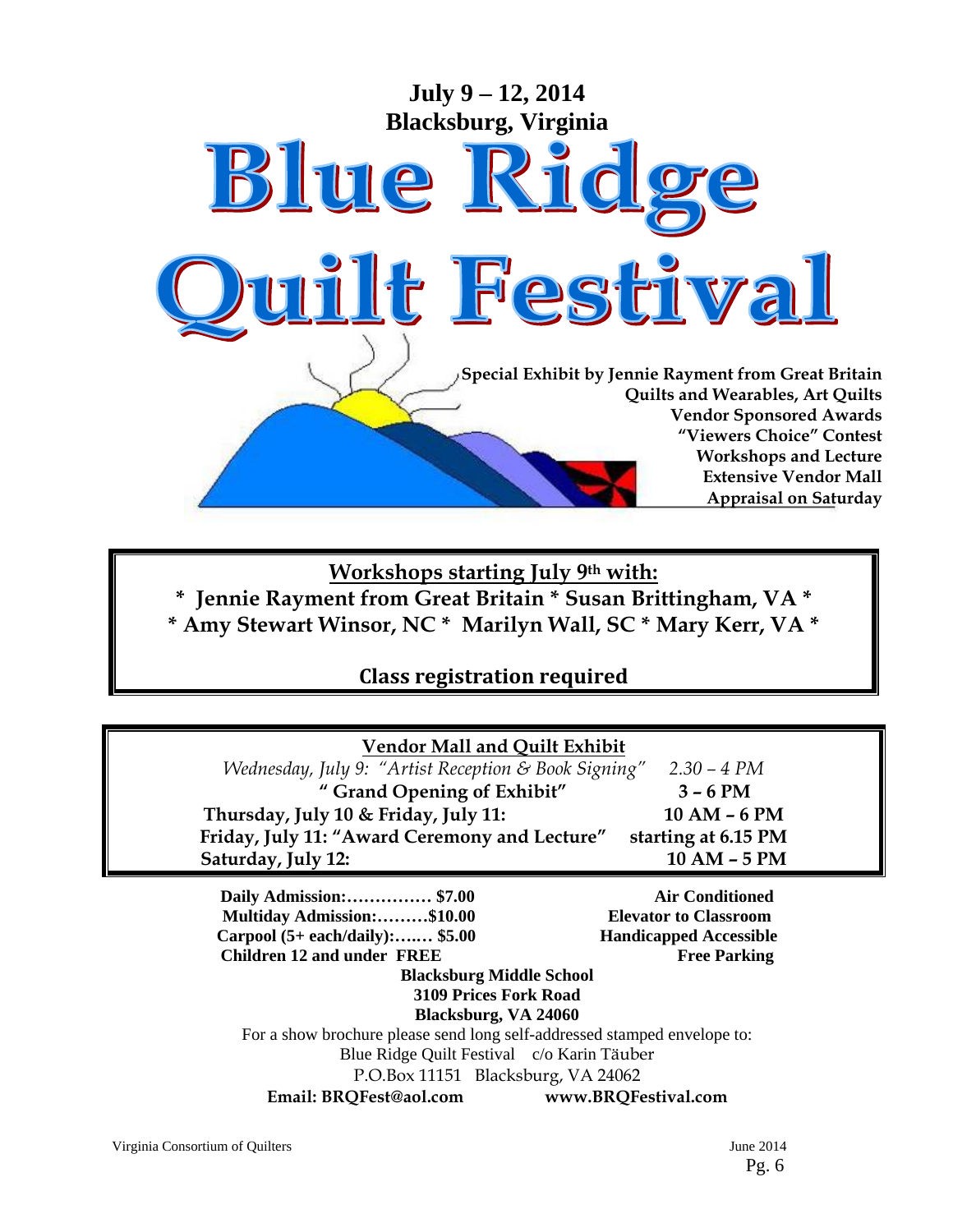# **Virginia Consortium of Quilters 2014 Application for Membership**

| Name: <u>Name:</u> Phone: ( )                                                 |                                                       |                                              |                         |                                                                                                                                                                                                            |
|-------------------------------------------------------------------------------|-------------------------------------------------------|----------------------------------------------|-------------------------|------------------------------------------------------------------------------------------------------------------------------------------------------------------------------------------------------------|
|                                                                               |                                                       |                                              |                         |                                                                                                                                                                                                            |
|                                                                               |                                                       |                                              |                         |                                                                                                                                                                                                            |
| check the box below.)                                                         |                                                       |                                              |                         | Email address: The address of the set of the set of the set of the set of the set of the set of the providing my email address I understand that I will receive the newsletter electronically unless I     |
| $( )$ I wish to receive a <i>paper copy</i> of the quarterly newsletter.      |                                                       |                                              |                         |                                                                                                                                                                                                            |
| yours will not.                                                               |                                                       |                                              |                         | Your membership can be paid for multiple years (up to 5 years) with this form. This date will be on<br>your membership card and the mailing label of each newsletter. If dues increase during this period, |
|                                                                               |                                                       |                                              |                         |                                                                                                                                                                                                            |
| () Renewal Amt: \$_____________(make check payable to "VCQ" and include SASE) | (\$20.00 per year up to five years.)                  |                                              |                         |                                                                                                                                                                                                            |
|                                                                               |                                                       |                                              |                         | Renewal Members Only: Please enclose with your payment, application and a self-addressed                                                                                                                   |
| stamped envelope (SASE) for your membership card.                             |                                                       |                                              |                         |                                                                                                                                                                                                            |
|                                                                               |                                                       |                                              |                         |                                                                                                                                                                                                            |
| I teach and/or lecture about quilting.                                        |                                                       |                                              |                         |                                                                                                                                                                                                            |
| I may be willing to drive others from my area to VCQ meetings. Yes            |                                                       |                                              |                         | N <sub>0</sub>                                                                                                                                                                                             |
| <b>Mail to:</b>                                                               | 105 E. Church Street<br><b>Martinsville, VA 24112</b> | <b>Betty Blessin, Membership Coordinator</b> |                         |                                                                                                                                                                                                            |
| For Membership Only:                                                          | Ck. No.<br>MCard Date:                                |                                              | Exp. Year:<br>Name Tag: |                                                                                                                                                                                                            |

Rev. 1/12/2013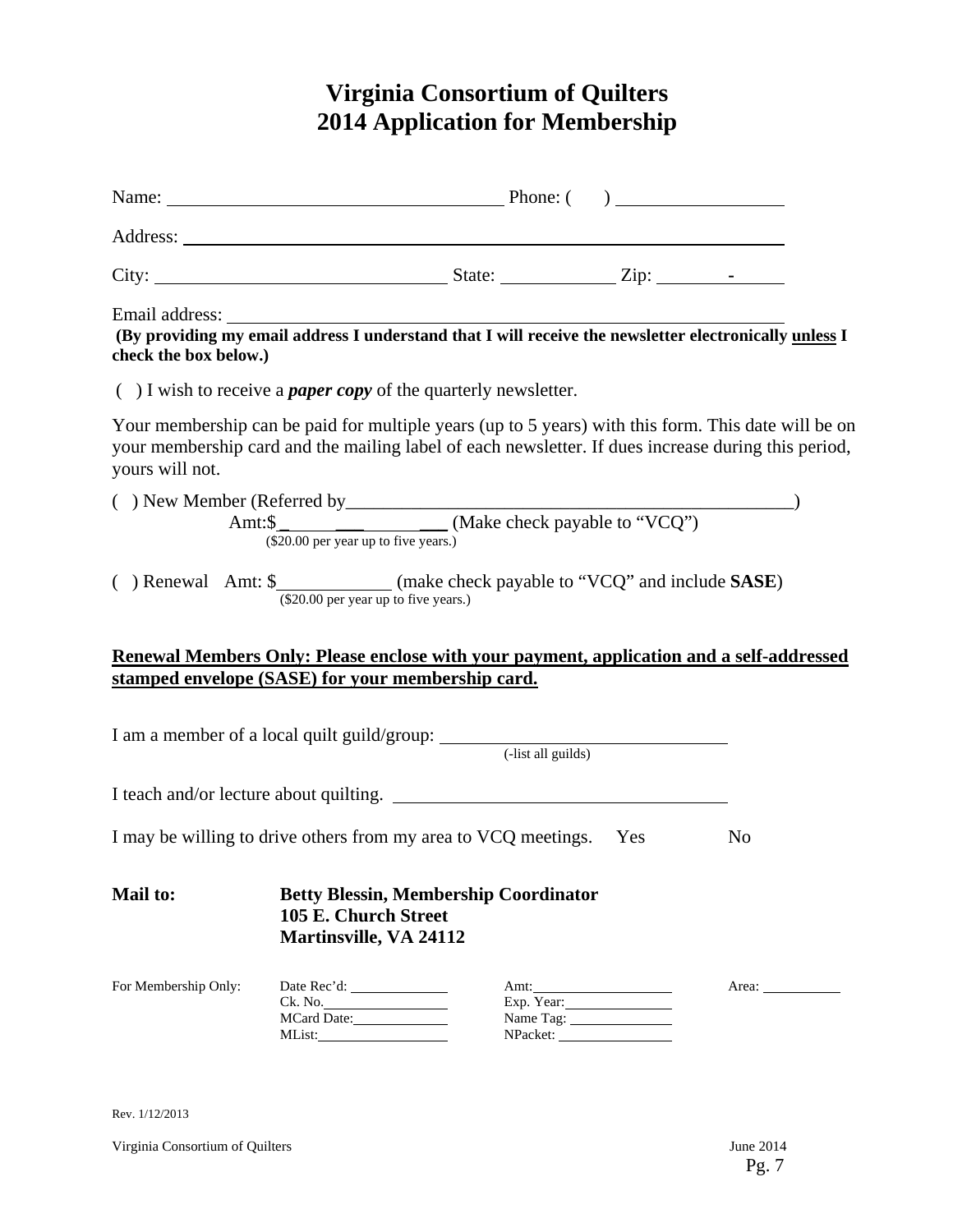# **Virginia Consortium of Quilters Meeting in South Boston, VA August 9, 2014 MORE INFO ON SOUTH BOSTON ON PG 20**

# **Meeting Location**:

**The Berry Hill Resort and Conference Center, South Boston**  3105 River Road, South Boston, VA 23492 Phone (434) 517-7000; www.berryhillresort.com



Berry Hill is a beautiful four star, old southern mansion converted years ago into a college and is now a conference center. It has a spa, pool, beautiful grounds and meeting rooms. VCQ member Nikki Moshier, who recommended this location, states "It is something out of Gone With the Wind and totally gorgeous!" It is ranked by Martha Stewart Weddings as one of the top 25 wedding venues on the East Coast.

It is 114 miles southwest of Richmond and 28 miles from VA International Raceway. As you proceed down the winding half-mile drive toward the mansion, you can expect to be transported back through the pages of Virginia history, and indeed you are. You are traversing along land that has known the footsteps of Native American tribes, Colonial planters, slaves and free people of color, Union and Confederate soldiers and some of the Commonwealth's most distinguished families.

The Berry Hill Estate originally was part of a 105,000-acre tract granted by the English Crown in 1728 to William Byrd II and was one of Virginia's largest and most prosperous plantations. It became a self-sufficient operation, producing vegetables, hay, oats, corn, livestock, tobacco and wheat. The property has changed hands many times, showing ownership throughout the years by a number of notable Virginia families. Counted among them were Benjamin Harrison, the fourth Governor of Virginia as well as a signer of the Declaration of Independence, and Edward Carrington. It lay vacant until 1997, when a global corporation joined forces with the Virginia Board of Historic Resources in an ambitious collaboration to restore the property to its original grandeur. After its multimillion restoration and conversion project in July 1999, The Berry Hill Estate celebrated its grand re-opening as a premier executive conference facility and leisure destination.

Virginia Consortium of Quilters June 2014 Pg. 8 **Accommodations**: Lodging will be at The Berry Hill Resort and Conference Center. Located at 3105 River Road, South Boston, VA 23492 Phone (434) 517-7000. Berry Hill features luxurious rooms adorned with antiques, sleigh beds, four posted beds,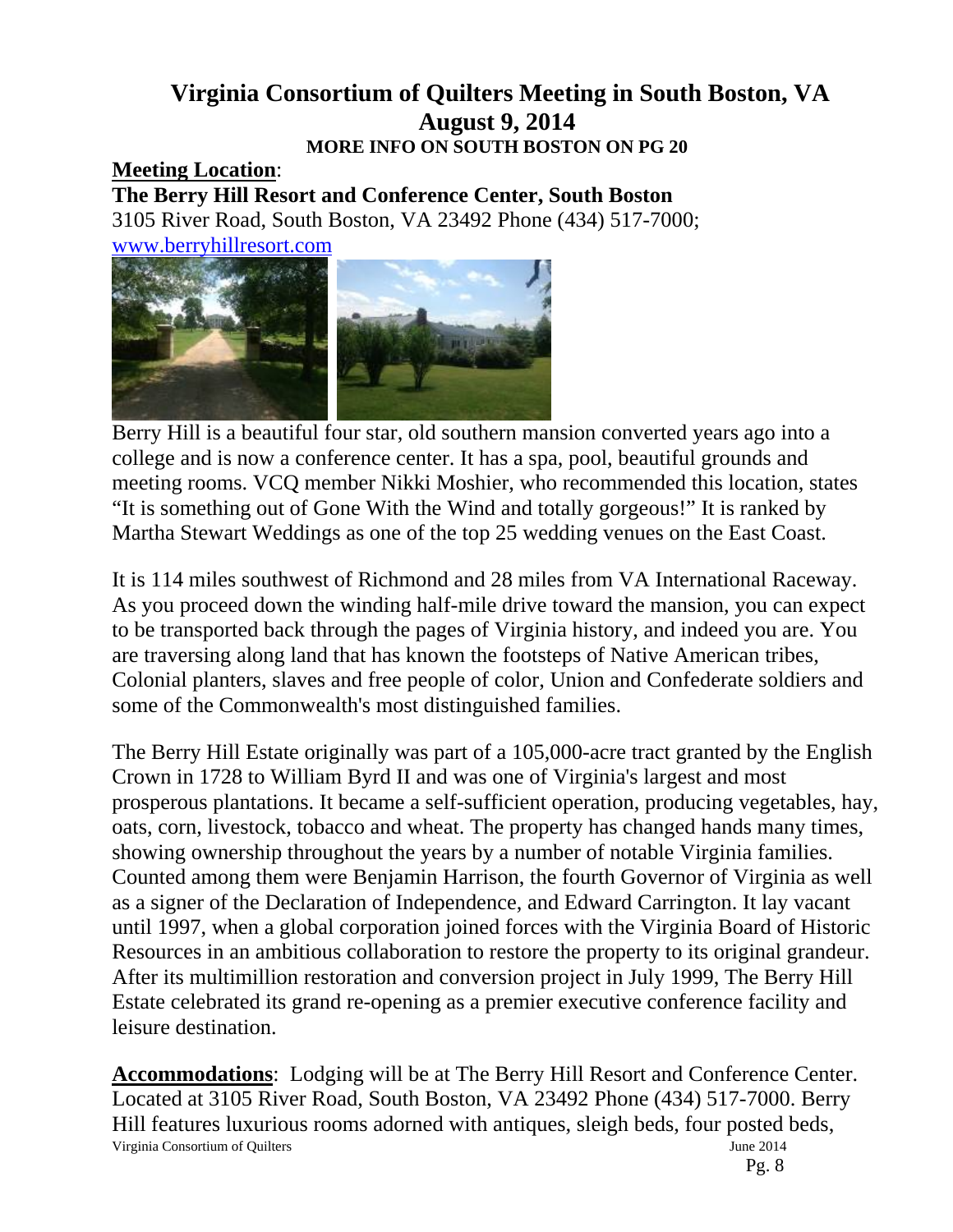towel warmers, in-room coffee and wireless internet. Most have a spacious veranda viewing the 650 acre estate. The special group rate is \$129 (\$142.55 with tax) per room for single Queen bed or \$149 (\$164.65 with tax) per room for two double beds. Make sure to mention VCQ when making your reservation. The special group rate is guaranteed for 2 nights, should you want to stay. Due to a wedding also taking place at the resort that weekend there are a limited number of rooms being blocked for us. Please make your reservations as soon as possible. After a block of rooms is released, July 25<sup>th,</sup> there may be some additional two queen beds rooms available to change to.

For those staying at the resort, a complimentary continental breakfast is included and served from 6-9 a.m. We will be having a wonderful lunch buffet.

For those arriving in the morning there will be coffee available. There is also a covered ramp walkway off the parking lot to bring your luggage and supplies into the facility. All classes and lunch will be on the main floor.

On site, Berry Hill provides several choices of dining establishments and experiences. There are two locations to eat Darby's Tavern and Carrington's. To review hours of operations and menu's please visit www.berryhillresort.com. Click on Dining.

For those staying a second night, it is worth mentioning that for over a century guests have enjoyed the traditions of Berry Hills renowned Grand Ball Room. Perhaps the most eagerly awaited weekly event at Berry Hill is their famous Sunday Feast brunch buffet, from 10:00am-2:00pm.

# **Directions to Berry Hill Resort:**

At the www.berryhillresort.com website, please click on the Location tab. You will see a number of cities listed. If you then click on that city it will give you directions to/from BerryHill.

At the intersection/stop light in South Boston (intersection of Hwy. 58/Hwy. 501— MacDonald's on one side Sheetz on the other) take Hwy. 501 North.

Continue on Hwy. 501 North for 4.3 miles. At the  $6<sup>th</sup>$  stop light, turn left onto Green's Folly Road (Hwy. 654).

Continue STRAIGHT for 2.1 miles (Hwy. 654 turns into Hwy. 659) until you reach River Road (Hwy. 659) on your right.

Turn right onto River Road and continue for 1 mile to Berry Hill Plantation Resort on the left at 3105 River Road.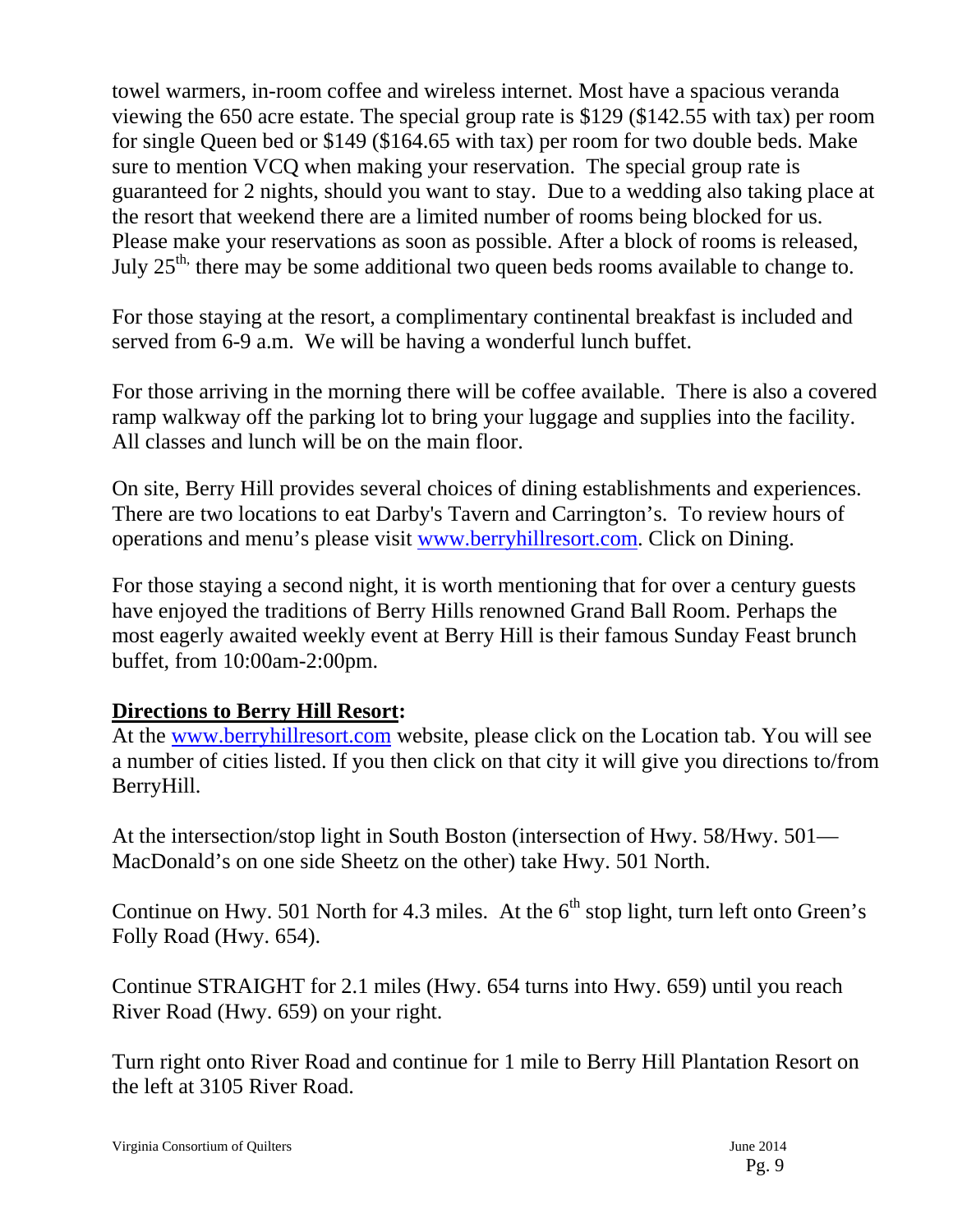# **Notes from Karan:**

Your registration form and check to VCQ must be **postmarked by Friday, July 25, 2014** (2 weeks prior to event). **Registrations will close after this date without exception. Any registrations postmarked after July 25, 2014 will not be accepted and will be returned.** Please fill out your registration form completely as this information is very vital to ensure proper confirmation mailing of your postcards.

**You will receive a postcard with your registration confirmation – Bring your postcard!! It is your MEAL TICKET for lunch and door prize drawing.** 

**Any cancellations must be made by Friday, July 25, 2014 to obtain a refund.** 

**Please wear your nametag to the meeting so we can put names and faces together.** 

# **Friday, August 8, 2014 Schedule: Dinner on your own**

 $\geq 6:30 - 8:00$ pm VCQ Board Meeting (TBA)

# **Saturday, March 8, 2014 Meeting Schedule:**

| $\geq 8:30 - 9:00$ AM           | Registration            |
|---------------------------------|-------------------------|
| $\triangleright$ 9:00 – Noon    | Workshops               |
| $\triangleright$ Noon - 12:45PM | Lunch                   |
| $\geq 12:50 - 1:20PM$           | <b>Business meeting</b> |
| $\geq 1:30 - 3:30 \text{PM}$    | Workshops reconvene     |
| $\geq 3:45 - 4:15 \text{ PM}$   | Show and Tell           |

Shops Near South Boston Area

Quilter's Nook 129 Bank Street Boydton, VA 23917 www.pennyslatedesigns.com coboring@kerrlake.com PH: 434-265-6150

Threads Run Through It 961 Aspen Road Phenix, VA 23595

www.trtiwequilt.com PH: 434-376-7755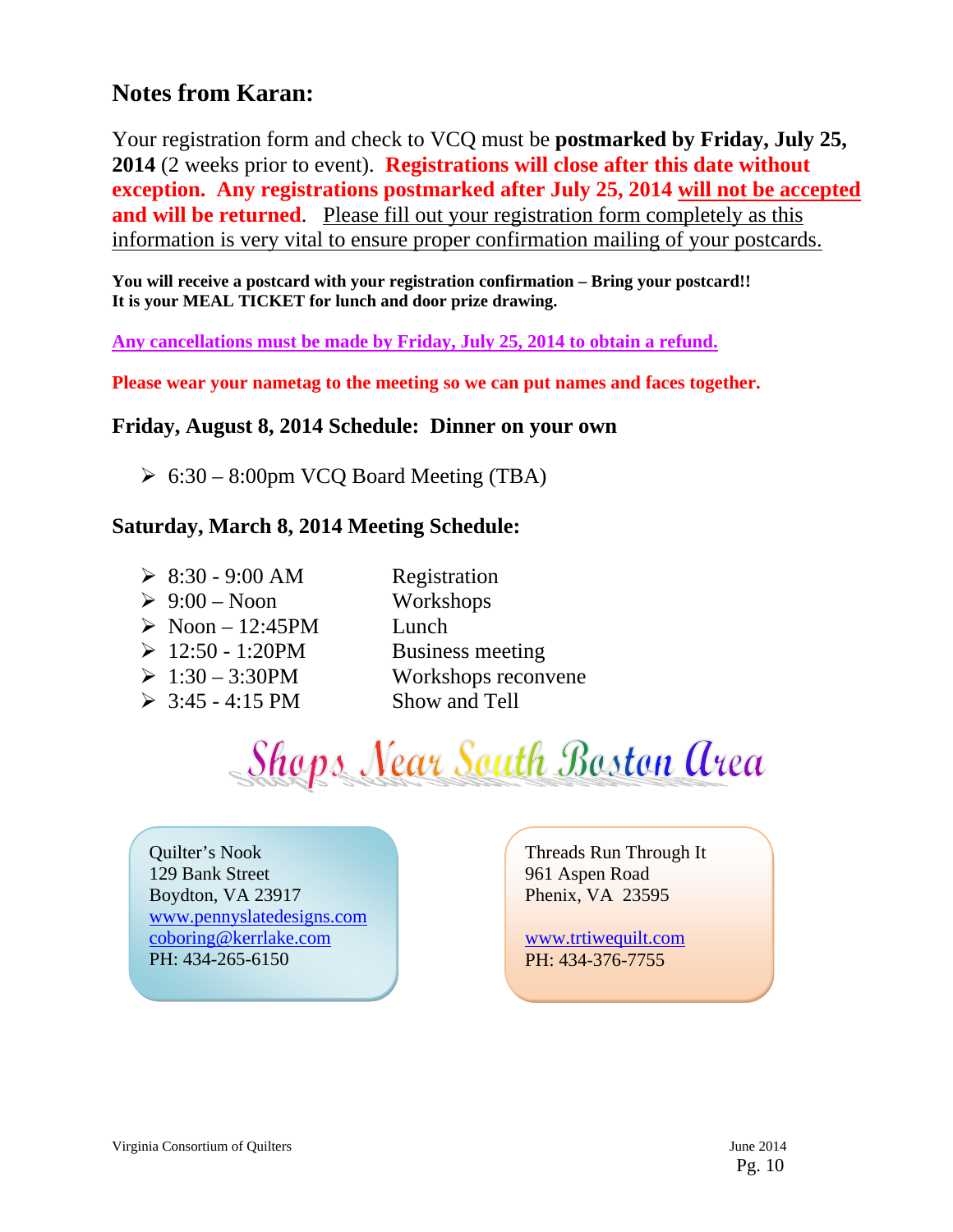# **Workshop A: Fall Leaves Table Topper with Colette Boring**



# **Skill Level: Advanced Beginner/Intermediate**

**Press & Peal Applique Workshop:** Colette will walk you through her Press & Peal process. Maximum of 10 students for this workshop.

# **Materials/Supply List:**

Fall Leaves Pattern  $(\$12.00 + tax)$ . This can be purchased from Colette at the workshop, ordered from her website www.pennyslatedesigns.com or purchased at her shop, Quilter's Nook, 129 Bank Street, Boydton,

VA. 23917

- Machine in good working order. If you have a machine that you can adjust the pressure of the presser foot that would be ideal. Also, if you want to complete "Seal Stitching" in a satin or zigzag stitch you will need a machine that does those stitches.
- Machine Needle: Size depends on thread used. Bring according to weight of your thread.
- Machine Feet: Open toe foot if you have one, if not, a clear foot which allows zigzag stitching. Free motion or darning foot.
- Pre-wound bobbins
- Rotary cutter & mat
- Scissors paper  $&$  fabric
- Starch I recommend Mary Ellen's, but any good starch will do.
- Hand needles for binding for the over achievers or eager beavers.

# **Fabric requirements:**

- 1 generous yard background fabric
- Leaves require fat quarters of the following: yellow, gold, brown, rust, burgundy, orange any shades of these will be fine. The more colors they bring the more choices they will have for the leaves.
- $\bullet$  Batting: fiber of their choice low loft.
- 1 yd backing fabric
- Soft fuse or lightweight fusible bond of their choice. I will have soft fuse by the roll for purchase. Each roll measures 18" x 108" which sells for \$20.00.
- Curved basting pins.
- Quilting thread of choice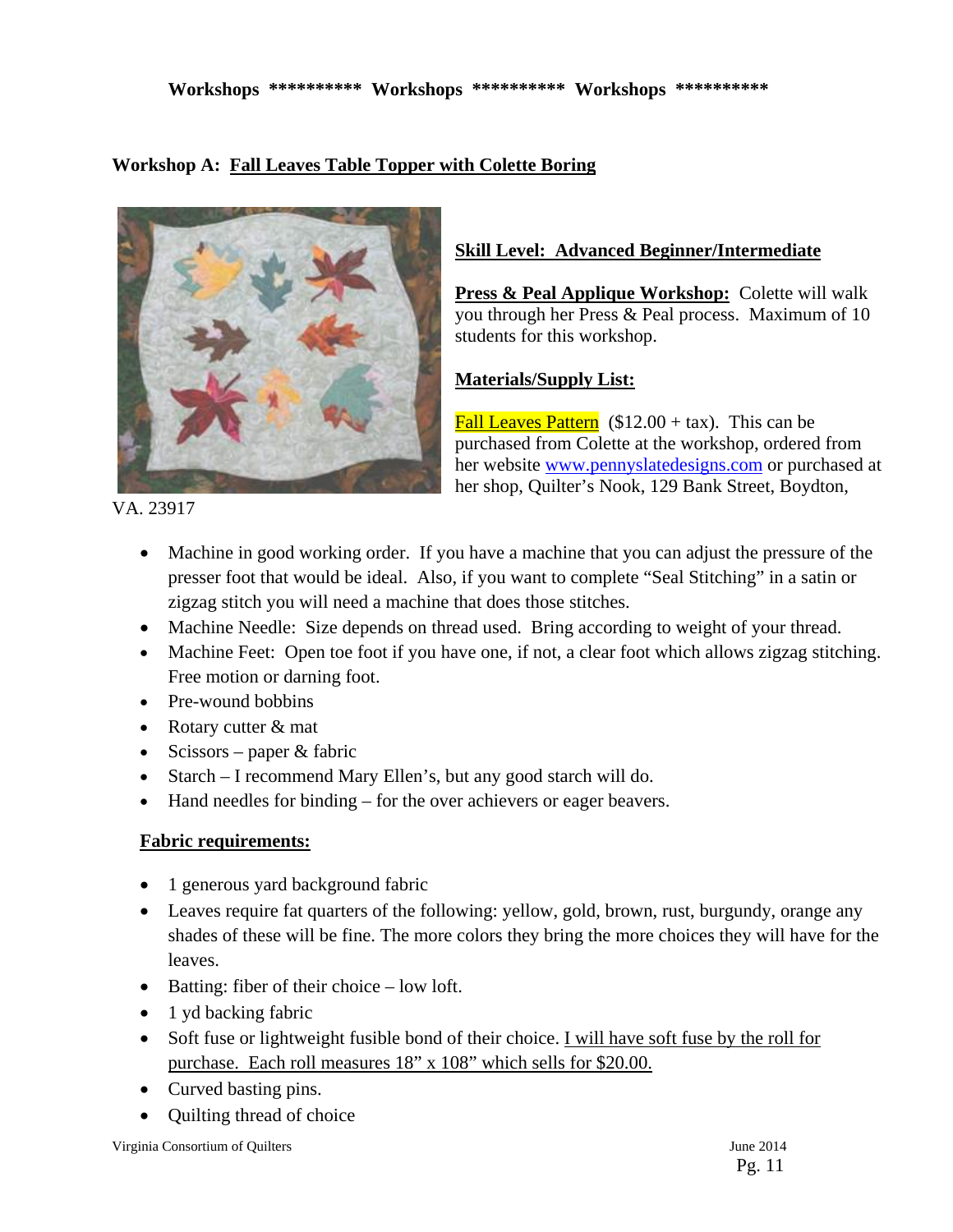- Thread matching colored thread to be used for "Seal Stitching" of the Leaves. Acceptable: rayon, cotton, poly, blends, silk, monofilament etc.
- Thread for machine quilting

**About your teacher:** Colette Boring began sewing around the age of 10 with her mom as her instructor. Her mom's advice was to make the inside as neat as the outside. This has served her well in the quilting she does today. The artsy part came from her Dad as he enjoyed cartooning and art in his youth. Art and color have always been natural for Colette and it helps her to express herself when words won't do. She enjoys designing and to see others add their spin and ideas to her designs. As Colette says, "Too many ideas and not enough time!"

# **Workshop B: Quilted Jacket with Cindy Meyers**

# **Skill Level: Intermediate**

**Machine Workshop:** Create a light weight jacket with the colors that you like to wear. Make it casual or a little more dressed up. Maximum of 10 students for this workshop.

# **Materials/Supply List:**

- Neutral color all-purpose thread
- Rotary cutter and mat
- 1 prewashed sweatshirt (at least one size larger than you normally wear. It's best to buy the sweatshirt in the men's department because the sleeve length is longer and the quilting will reduce the length by

approximately one inch.)

- Five  $\frac{1}{2}$ " cover buttons (or other preferred method of closure)
- $\frac{3}{4}$  yd of braid or cord that is  $\frac{1}{4}$ " wide
- Fabric spray adhesive
- Marking pen
- $\bullet$  Basic sewing tools & supplies
- Sewing machine in good working order

# **Fabric Requirements:**

- 12 FQs of coordinating fabrics (14 FQs for XXL). The more variety of your fabrics, the "crazier" your jacket!
- $\bullet$  1 yd of contrasting fabric

**About your teacher:** Cindy Meyer started quilting 20 years ago. However, her career did not offer much time to quilt. When Cindy retired from the Department of Defense in 2008 she began experimenting with different quilting methods. She is most at home with traditional piecing but always looks for something new to try. Cindy launched Keepsake Kwilting, LLC in February 2011. Her company provides long arm quilting services as well as creating special order quilts. The

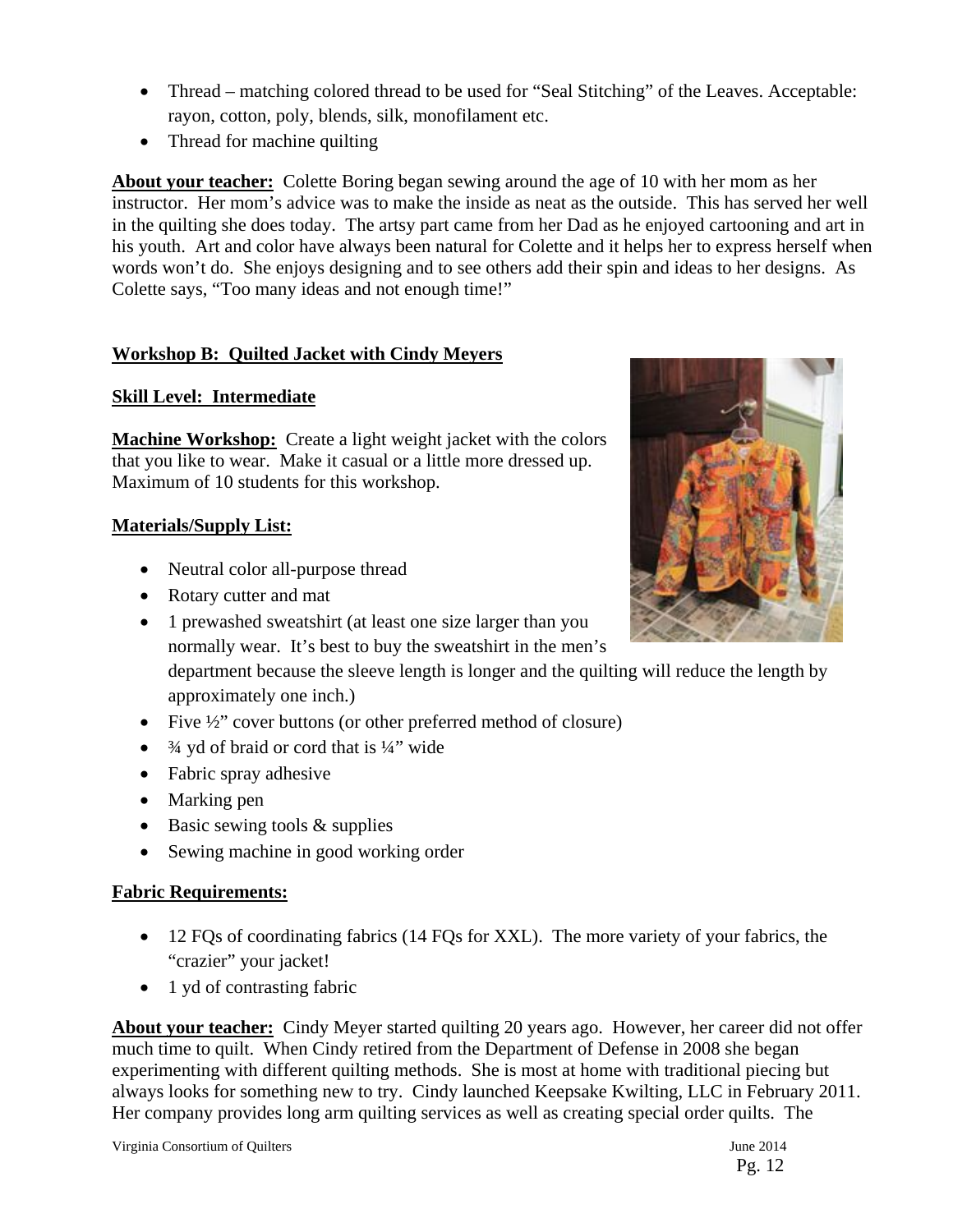company's focus is on military veteran appreciation quilts, comfort quilts and memorial quilts. Cindy designs and creates memorial quilts using clothes of a family member. She finds creating these cherished keepsakes the most rewarding part of her quilting experience.

# **Workshop C: Butterfly & Poinsettia Broaches with Lori Clayton & Emily Isaman**

# **Skill Level: Beginner Hand Sewing Workshop**





# **Supply List:**

Travel iron and heat resistant ironing mat/board. Kit is required for this workshop and will be provided for purchase.

# **Kit Fee:**

\$15.00 for complete kit which includes pattern, fabric cut & ready to sew, thread and needle. \$6.00 for kits with only fabric requirement for those who want to make two or more of these items.

**About your teachers:** *Lori Clayton* and her husband, Steve, are the owners of Threads Run Through It a full service quilt shop located in Phenix, VA. Her first career was that of a Navy Nurse, from which she retired from the military in 2001. Lori & Steve moved to Phenix, VA in 2003, and that is when she began her early sewing career with doing machine embroidery out of her home. She then broadened her skills into doing longarm quilting, and eventually grew to the quilt shop that stands today. She has been teaching quilting & sewing for over 25 years. *Emily Isaman* has 3 years experience in quilting and is an employee of Threads Run Through It quilt shop.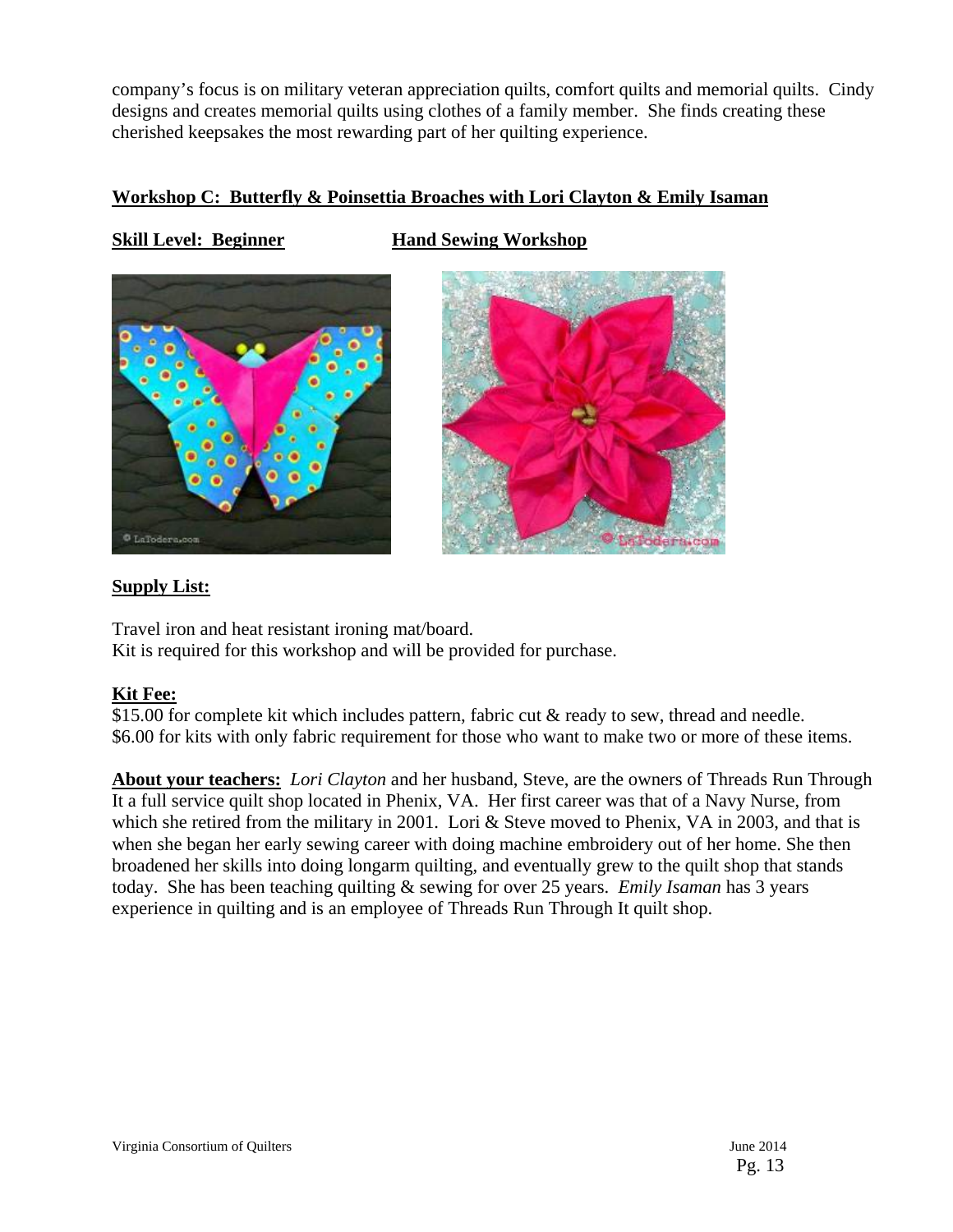# **Workshop D: Community Service Project - Post Mastectomy Comfort Pillows**



**Skill level:** All levels. We will only be able to allow 4 attendees with machines due to space limitations. Others can cut/iron/stuff.

**Machine workshop:** VCQ regularly selects a project as part of the guild's Community Service program. During calendar years 2014 through 2015 members may register to participate in this workshop to make these wonderful comfort pillows. VCQ will then give them to Breast Cancer Centers or clinics throughout Virginia for breast cancer patients. To help VCQ to achieve this, we ask members to either participate in the workshop, or donate 100% cotton or cotton flannel fabric of any color, pattern, or print, donate Fiberfil/Poly-fil for the pillow stuffing, and to provide names of Breast Cancer Centers, clinics, hospitals, etc. located in cities, counties, & communities in Virginia.

## **Materials & Supplies:**

- A pattern will be provided in the workshop
- $\bullet$  1 FQ for pillows
- 1 FQ for cloth bag  $\&$  strap (this can be identical or coordinating fabric)
- 8 oz bag of Fiberfil
- Rotary Cutter and Ruler unless you precut your fabric
- Thread and pre-wound bobbins
- Sewing machine in working order, already threaded
- $\bullet$  Basic sewing tools & supplies

**Workshop E: Come Quilt With Me.** Bring your own project to work on as you sit and quilt with other members and experience some good fellowship. Highly encourage attendees to bring hand sewing/quilting due to some space limitations. We will only be able to allow 10 attendees with machines and will be taken as "first come, first served" basis.





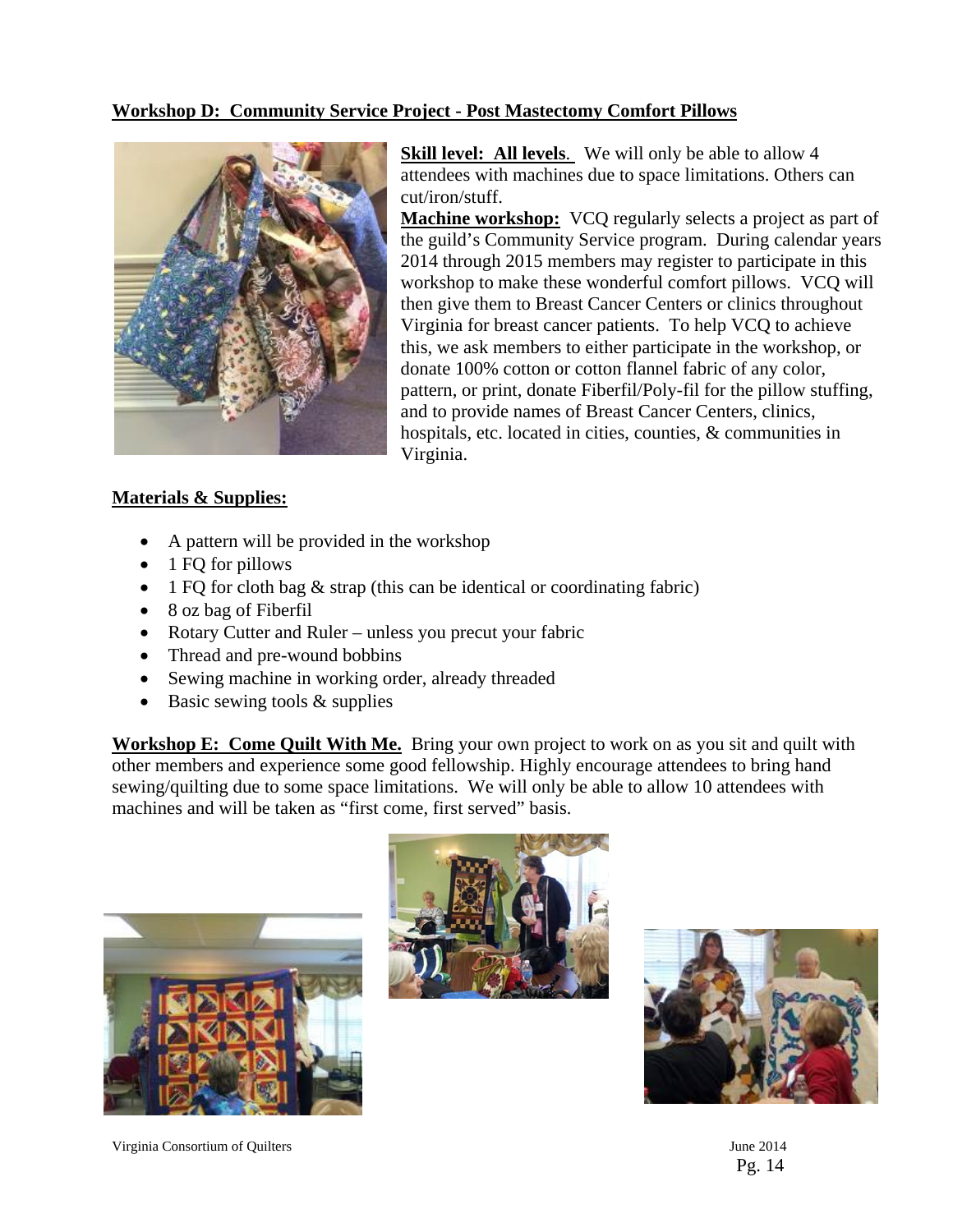**VCQ will be scheduling meetings all over the state. If your guild would like to sponsor a meeting contact one of the Board members. If you know of a quilting teacher we would be interested in, please contact Karan Fisher, Programs Chair at karanfisher@cox.net, or 757-761-1173**

# **2014 Membership Incentive**

# **2014 Membership**

As of June 7th there are 248 members; 22 new members and 226 renewals. If you know someone who still needs to renew encourage them to send in their renewal now. If you have a new member prospect in mind please let them know that dues are just \$20 a year. VCQ is a great way to get together with fellow quilters from across Virginia and share our passion for quilting. A membership form may be found in this newsletter or online at www.VCQ.org.

## **2014 Membership Incentive**

This year is the 30th anniversary of VCQ and to help celebrate our theme, *"Quilting. . .Pass it On",* we are offering our members chances to win a gift package of 30 fat quarters. Pass on the knowledge of quilting by referring a new member to VCQ. For each new member you refer, your name will be entered into a drawing for the gift package which will be held at the November meeting in Harrisonburg. The more members you recruit the more chances you have to win. Just make sure to ask the person you recruit to write your name on the membership form as recruited by.

## **TREASURER'S REPORT AS OF June 16, 2014**

Money Market: \$10,372.26 Checking Account: \$16,609.30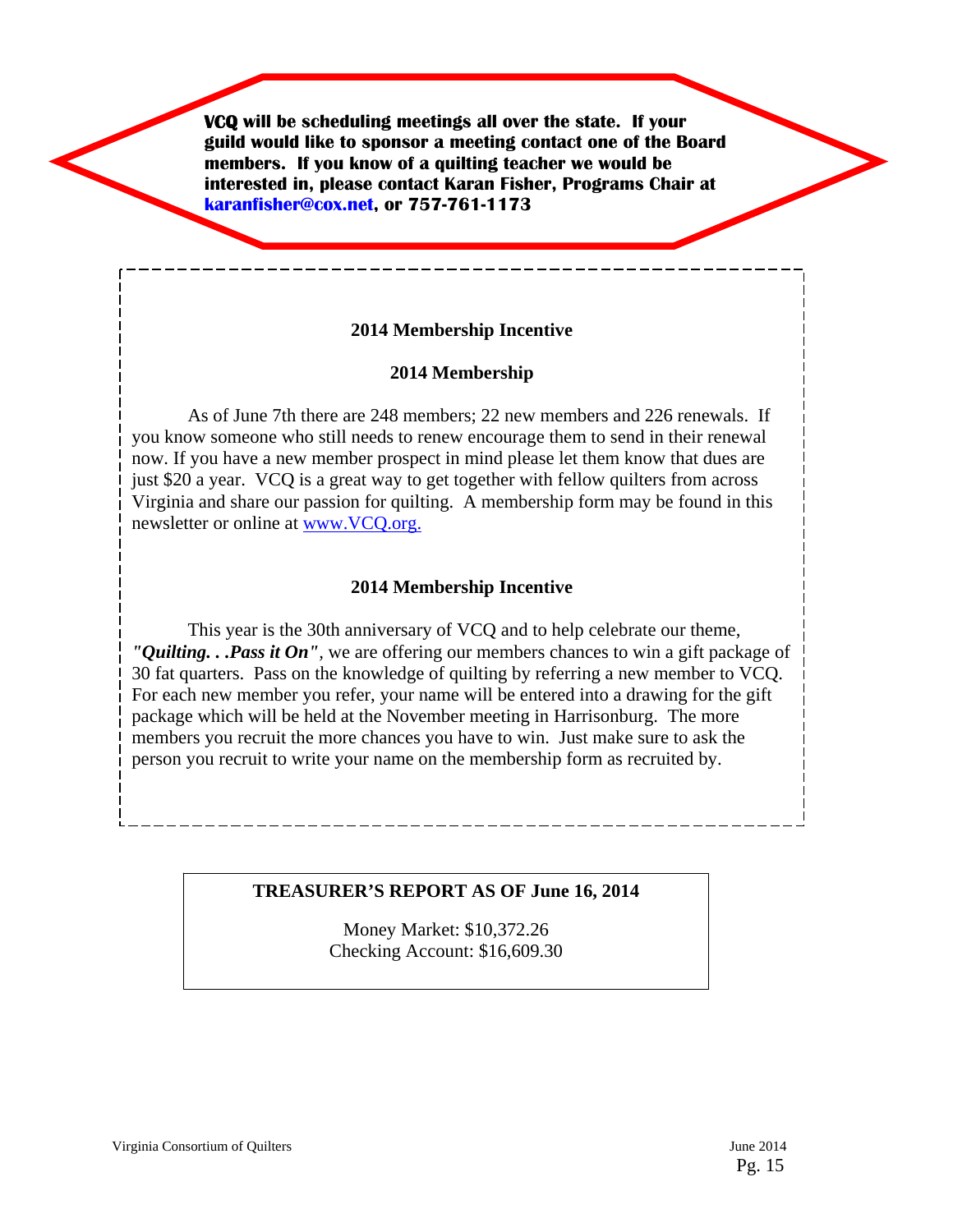# **COMFORT PILLOW w/ BAG FOR MASTECTOMY PATIENTS**

This pattern was originally designed by members of the Shenandoah Valley Quilters Guild. Pillows are used by those who have had breast or underarm surgery. The cushion is placed between the arm and the torso to lessen direct pressure on the wound area. Machine wash and dry all fabric before sewing. Remove all selvedges. Use ½" seams, unless otherwise indicated. Please read all of the instructions before constructing the pillow or bag.

# **To make the pillow: (1 fat quarter needed, or fat eighth if using cotton & flannel)**

Cut 1 piece cotton fabric,  $8\frac{1}{2}$ " x 11  $\frac{1}{2}$ "

1 piece cotton flannel,  $8\frac{1}{2}$ " x 11  $\frac{1}{2}$ "

2 pieces thin batting or fleece,  $8\frac{1}{2}$ " x 11 $\frac{1}{2}$ "

Stack the pieces in the following order:

Batting or fleece Flannel, right side **up**  Fabric, right side **down**  Batting or fleece.

Pin securely**.** 

Leaving a 3" opening for turning, sew around the pieces using a scant  $\frac{1}{2}$ " seam allowance. Lengthen your stitch to accommodate the bulk of the layers. Use a walking foot or even-feed system to help prevent layers from shifting. Clip the corners and turn the cushion right side out. Stuff lightly with polyester filling (you want the cushion to be full, but not hard). Hand stitch the opening closed.

# **CARRYING BAG: (1/2 yd needed)**

Cut: 1 piece main fabric, 2 ½" wide from selvedge to selvedge, for the handle.

2 pieces main fabric,  $10\frac{1}{2}$ " x  $13\frac{1}{2}$ " 2 pieces lining,  $10 \frac{1}{2}$ " x  $13 \frac{1}{2}$ "

Make handle: Using 2 ½" strip of fabric, fold both long edges in, wrong sides together, to meet in the center of the strip. Press.

Fold length of strip in half with folded in edges inside and short raw edges matching. You should have a strip 1 ¼" wide by approximately 18-20" long. Press.

Topstitch 1/8" from each edge and one or two times down the center of the strip (the more stitching, the firmer the handle).

Place main fabric rectangles together and sew around three sides, leaving one short side open for the top of the bag. Repeat with lining fabric. Turn the main fabric bag right side out. Leave the lining inside out. Press both.

Fold top edges of each bag under about ½". Place lining inside main bag, wrong sides together. Insert handle ends at each side seam between the main fabric and the lining.

Edge stitch around top of bag. Backstitch over each handle end to secure. Stitch around the bag a second time  $\frac{1}{2}$ " from edge, being sure to backstitch over the handle again. Slide pillow inside bag.

Directions modified by Susan Price for VCQ, March 2014.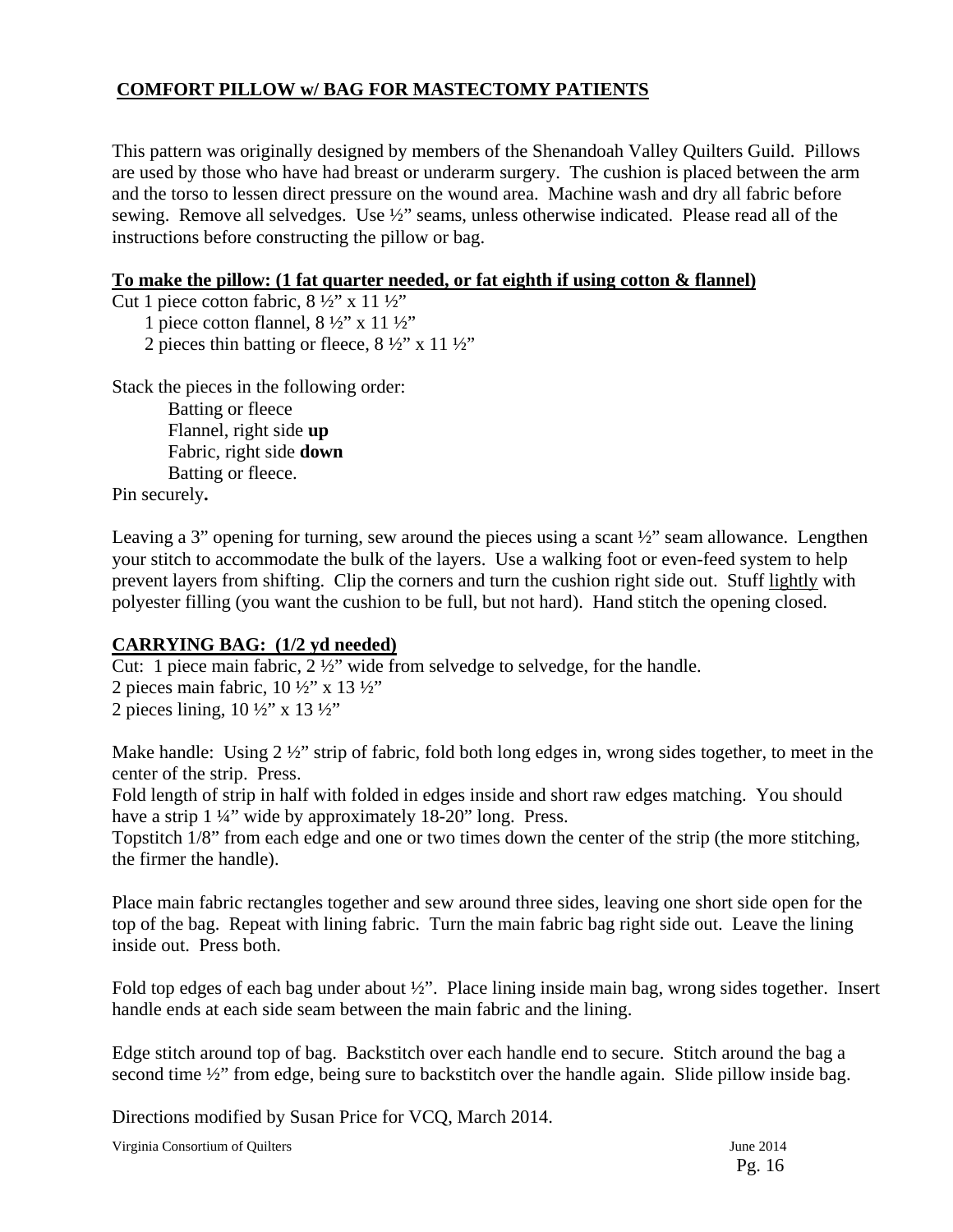

# **Contributors to VCQ Celebration 2014**

The following companies, quilt shops and individuals have contributed goods and/or services to VCQ Celebration 2014. Please show them your support by buying their products and thank them for their kindness and generosity.

| All Brands Sew & Vac                       | Mary Grogan                          | The Sewing Studio                                           |
|--------------------------------------------|--------------------------------------|-------------------------------------------------------------|
| Beverly Fabrics, Inc.                      | Nan Losee                            | Threads Run Thru It                                         |
| Bonnie K. Hunter                           | Nancy Prince                         | <b>Viking Sewing Gallery</b>                                |
| Bosal Foam & Fiber                         | <b>Nancy Shrout</b>                  | Virginia Longarm Network                                    |
| <b>Cathy Stanley</b>                       | <b>OLFA</b>                          | Virginia Quilt Museum                                       |
| Cindy French                               | Paper Pieces                         | Virginia Ruffner                                            |
| Corporate Imprints                         | Pat Speth                            | <b>Yazzi International</b>                                  |
| <b>Creative Quilting Connection</b>        | Penny Lane-Quilter's Nook            | A very special thank you to                                 |
| Diane Hardy                                | PG Fiber2Art                         | the committee and tag team<br>for all of their endeavors!!! |
| Duck Fabric/Shurtech                       | <b>Phyllis Keesee</b>                | <b>VCQ Committee</b><br><b>Betty Blessin</b>                |
| <b>Brands LLC</b>                          | <b>Primitive Quilts and Projects</b> | <b>Kitty Bull</b>                                           |
| <b>Evelyn Townsend</b>                     | Priscilla Hair                       | <b>Teena Crawshaw</b>                                       |
| fiberART musings Fabric                    |                                      | <b>Elizabeth Gibson</b>                                     |
| & Fiber Designs by Betty<br><b>Blessin</b> | Prym Consumer USA                    | <b>Marty Green</b>                                          |
|                                            | Quilter's Shop Hop                   | Monique Moody                                               |
| Gusta Quilting / Augusta                   |                                      | <b>Shar Peitz</b>                                           |
| Cole                                       | <b>Quilting Adventures</b>           | <b>Barbara Randall</b>                                      |
| Gutermann of America, Inc.                 | <b>Quilting Connection/Glenda</b>    | <b>Sherry Whitford</b>                                      |
| <b>Karen DuMont</b>                        | <b>Brady</b>                         | Heather Zavagnin                                            |
|                                            | Rose Costanzo                        | <b>TAG TEAM</b>                                             |
| Laura Blanchard                            | Sew Very Smooth                      | <b>(Teacher Assistance</b>                                  |
| Linda Ballard                              |                                      | Group)                                                      |
|                                            | Spoonflower, Inc.                    | <b>Barbara LaNore</b>                                       |
| Linda French                               | <b>Swatch Buddies</b>                | Susan Smith                                                 |
| Linda Miller                               |                                      | <b>Bonnie Timm</b>                                          |
| Mary Ellen Products, Inc.                  | The Crazy Cousin                     | Susan Virdan                                                |
|                                            | The General Store                    |                                                             |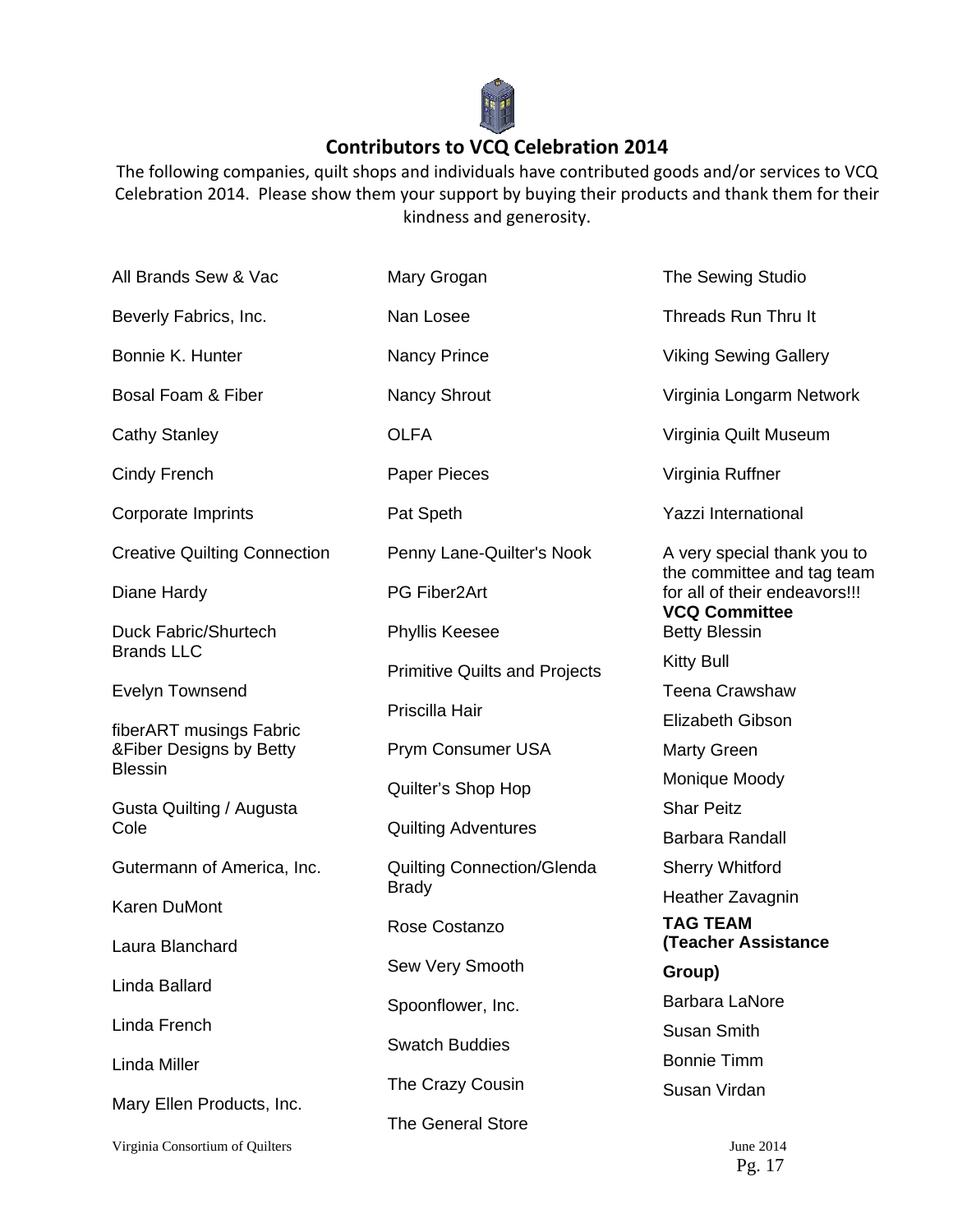

# PG Fiber2Art

Susan Price and Elizabeth Gibson **Original Design Thermofax Screens** Custom Screens from your designs Etsy Shop: http://www.etsy.com/shop/PGFiber2Art Email: PGFiber2Art@gmail.com Original design thermofax screens for use on fabric, paper, or other surface design. Use with screen printing inks or textile paints.

# DID YOU MISS CELEBRATION 2014? WILL BE AVAILABLE AT AUGUST MEETING

Quantities are limited:



Celebration Bag \$15.00

Celebration Pin \$4.00

Name Tag Pouch \$4.00

Reusable Water Bottle \$5.00

VCQ Hand Sanitizer \$3.00

And the Special item revealed at Celebration: Travel Wine Glass \$10.00

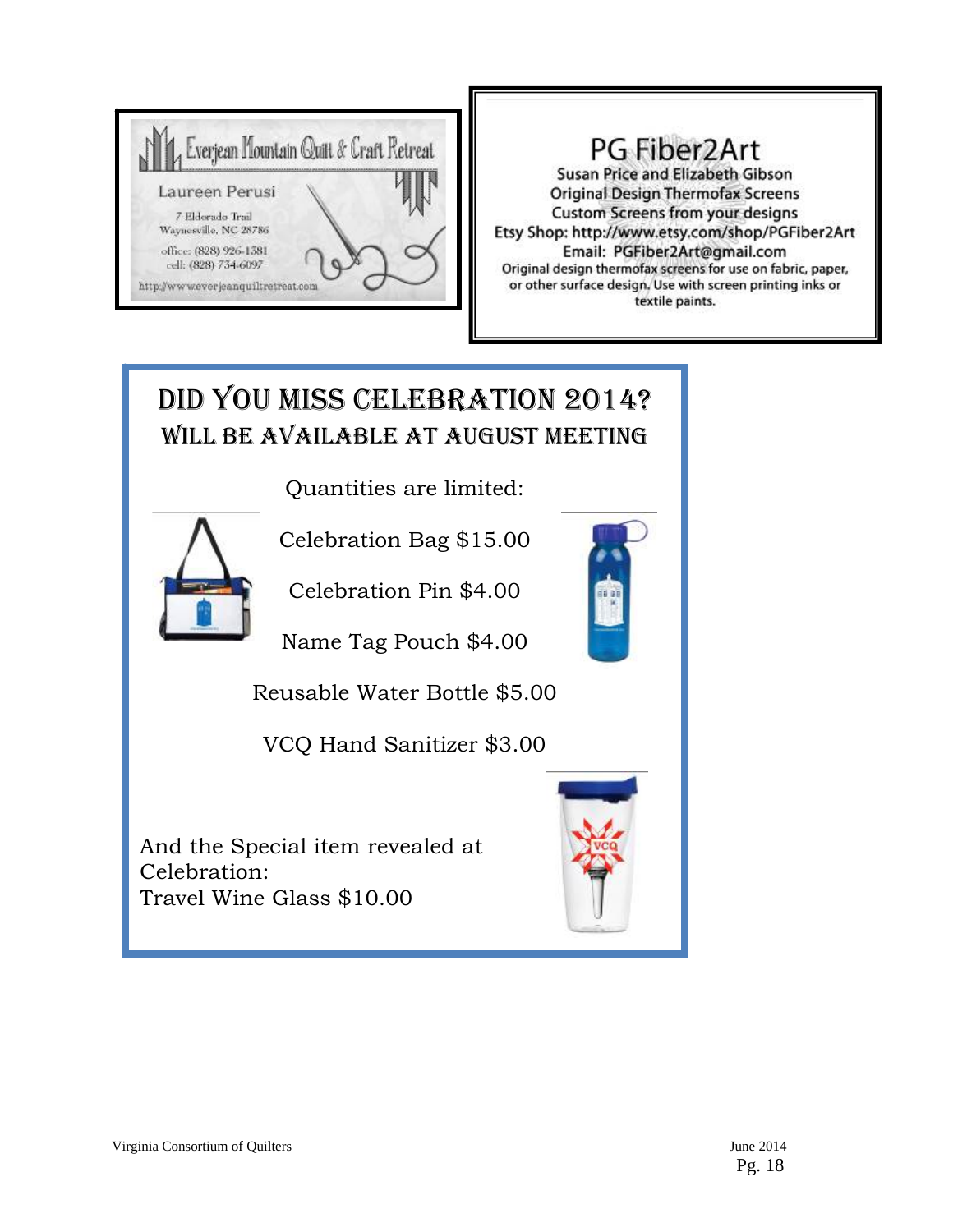## VCQ WORKSHOP REGISTRATION FORM

Registration form deadline: **July 25, 2014** Registrations will close after this date without exception. Any registrations postmarked after July 25, 2014 will not be accepted and will be returned. Any workshop cancellations prior to the deadline are eligible for a refund.

| Name    |       | Member Non-Member |     |  |
|---------|-------|-------------------|-----|--|
| Address |       |                   |     |  |
|         | City  | State             | Zip |  |
| Phone   | Email |                   |     |  |

Choice of Workshop (includes lunch). Circle letters and indicate choice on line. In the event your workshop choice is full and you are placed in CQWM, do you want the \$5.00 refund or donate it to VCQ? (please check your preference). \_\_\_\_\_\_ Refund \_\_\_\_\_\_\_\_\_VCQ

Workshop A: Fall Leaves Table Runner with Colette Boring

- Workshop B: Quilted Jacket with Cindy Meyer
- Workshop C: Butterfly & Poinsettia Broaches with Lori Clayton & Emily Isaman
- Workshop D: Community Service Project
- Workshop E: Come Quilt with Me

1st choice\_\_\_\_\_\_\_\_\_\_\_\_ 2nd choice\_\_\_\_\_\_\_\_\_\_\_\_3rd choice\_\_\_\_\_\_\_\_\_\_\_\_

| Cost                                             |               |
|--------------------------------------------------|---------------|
| Member, Workshop                                 | \$30          |
| Member, Community Service/Come Quilt with Me     | \$25          |
| Non-member, Workshop                             | \$45          |
| Non-member, Community Service/Come Quilt with Me | \$35          |
| Host Guild Non VCQ committee member              | $$10**$ lunch |
|                                                  | only          |

\*\*A host guild non-VCQ committee member may register as a guest only for \$10 to include lunch and the business meeting. A non-VCQ visitor may attend any business meeting only and both must pre-register in order to have an accurate count for lunch.

Amount enclosed:  $\frac{1}{2}$  Pattern or supply fee, if any, is paid to teacher at time of class.

Are you willing to be a class helper? Yes No

Are you bringing a sewing machine to Come Quilt with Me? Yes No

Were you referred or invited by a VCQ member? Yes No If so, please write in their name\_\_\_\_\_\_\_\_\_\_\_\_\_\_\_\_\_\_\_\_\_\_\_\_\_\_\_\_\_\_\_\_\_\_\_\_\_\_\_\_\_\_\_\_\_.

Special lunch requirements: Box lunches with a sandwich will be provided Vegetarian\_\_\_ Gluten-free\_\_\_ Allergic to \_\_\_\_\_\_\_\_\_\_\_\_\_\_\_\_\_

Send Workshop registration form and your check made payable to VCQ to: **Karan Fisher, 1213 Rittman Road, Virginia Beach, VA 23464** 

Questions? Contact Karan Fisher @ 757-761-1173 or **karanfisher@cox.net.**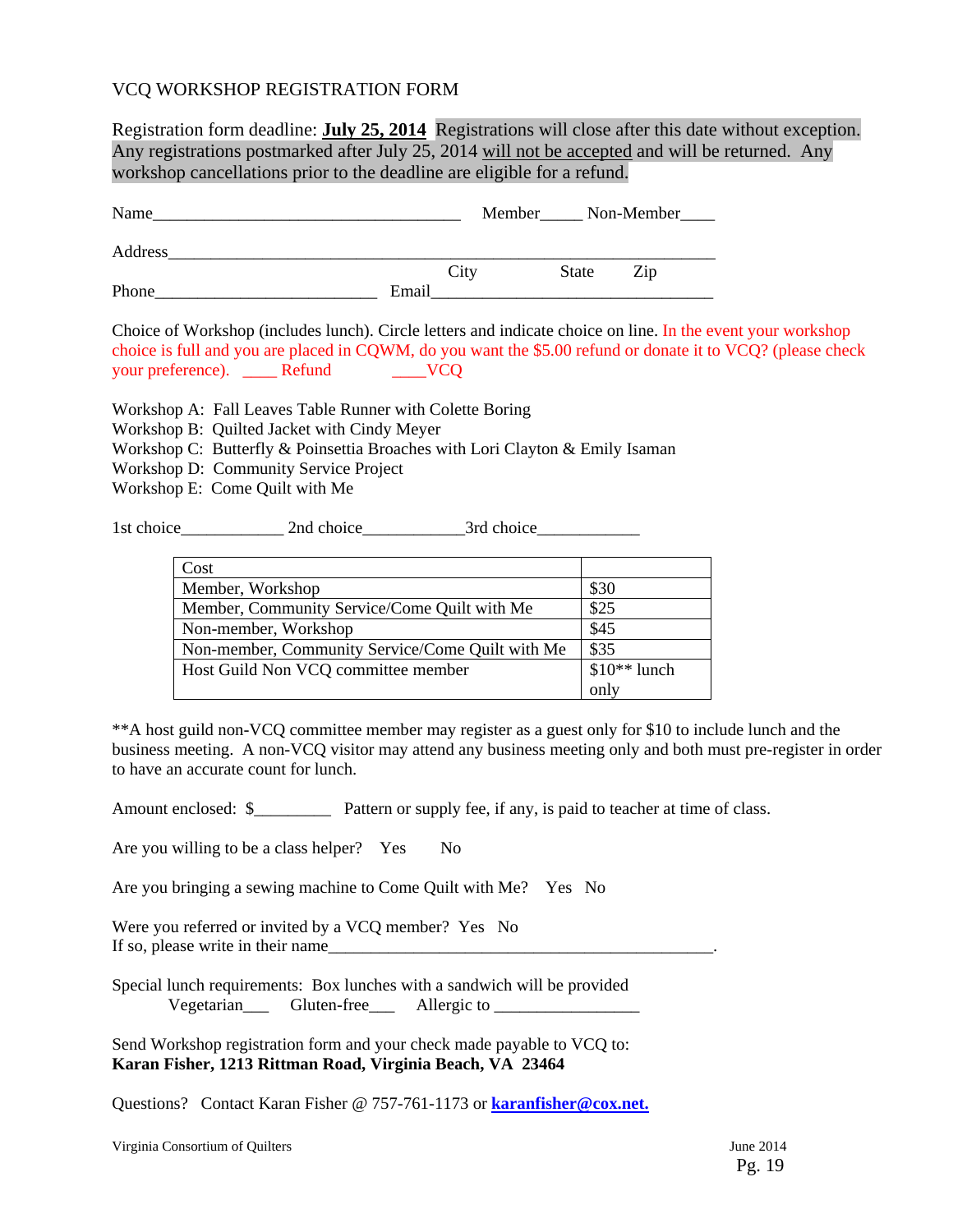# **Sightseeing on the way to Berry Hill**

Mountain Road is a gorgeous drive out from the Town of Halifax as is River Road where Berry Hill is located. In the decades preceding the Civil War, most of the wealth of the county was centered along these two roads. As fortunes rose, so did the mansions, equal to any in Virginia in style and elegance. You will probably be on these roads on the way to Berry Hill or if you come back into town Friday night to dine.

South Boston has one of the largest and architecturally interesting Victorian historic districts in Southside Virginia (check out Washington Street). See the site of the Revolutionary War Retreat to the Dan and home of former Governor William M. Tuck. Or if you are really brave, drive by my house at 1421 N. Main Street. We have been renovating for three years and it is a wonder I am still sane.

# **Restaurants in the Area**

For a small town, I think we have several great dining options for you.

*Molasses Grill*, 63 South Main Street, Town of Halifax, (434) 476-6265 offers great southern inspired cuisine. It is owned and operated by Chef Steven Schopen and his wife, Karen. Chef Steve was born and raised in the countryside of Kent, England before he went on to work in restaurants all over the world including England, Germany, Sweden, Morocco, Washington D.C., and Michigan. Reservations will be needed. (This is my favorite restaurant.)



*Bistro 1888*, 221 Main St., South Boston (434-572-1888) is co-owned by one of the top chefs in the country, Chef Margaret Moorefield. A gluten free menu is available. Reservations will be needed.



*Ernie's Restaurant, 1010 John Randolph Blvd, South Boston, (434) 572-3423 offers southern cooking buffet style. Reservations will probably not be needed.* 

*Southern Plenty*, 206 Main Street, South Boston, Virginia. If you are here during lunch hour, I highly recommend this spot. It is quirky, great lunches and to-die-for desserts….and two doors down; you can see Bob Cage's sewing machine sculpture, mentioned in Bonnie Hunter's blog during her drive through the area.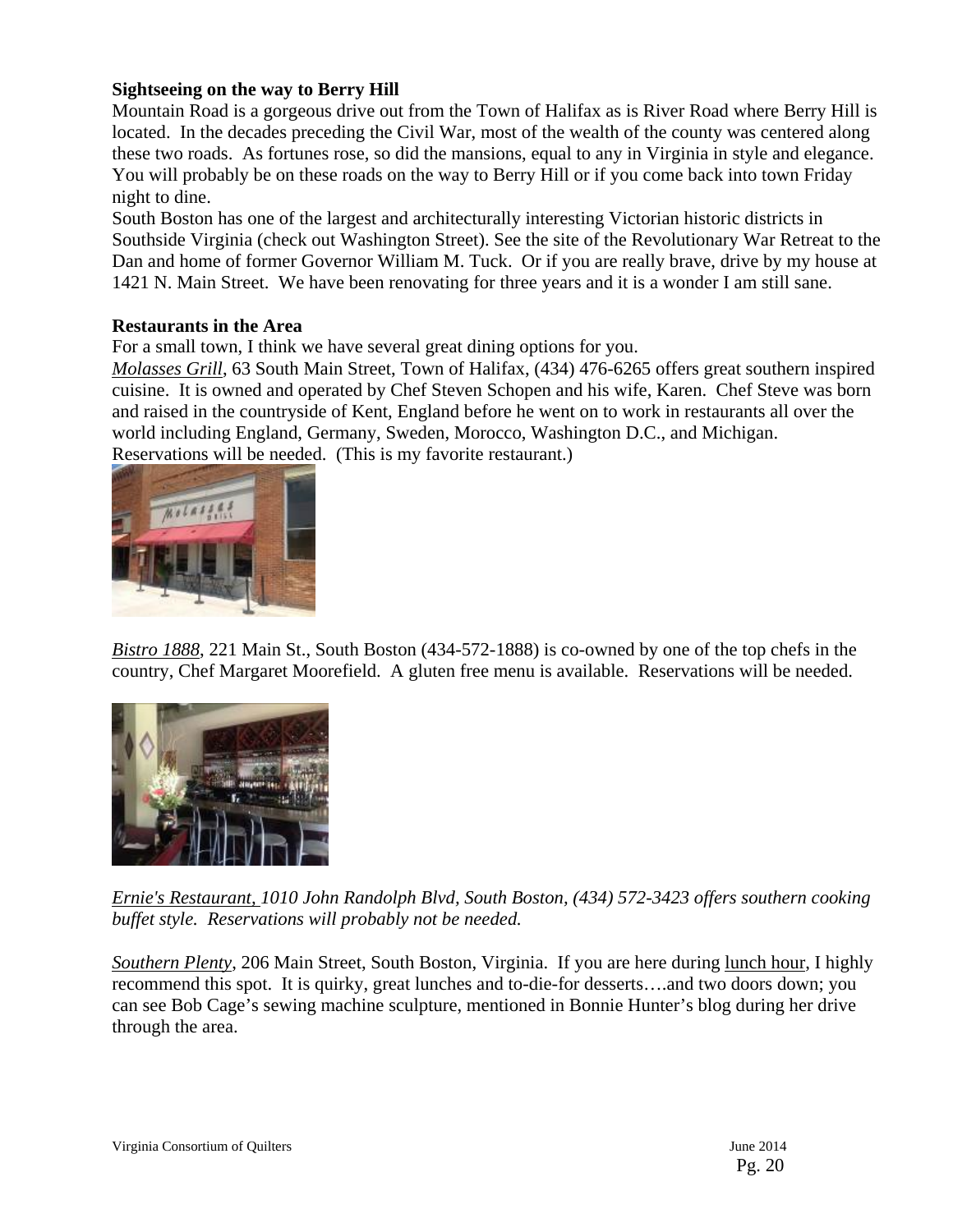

We also have Appleby's, Smokin' Jakes BBQ, several Chinese buffets, and fast food options.

# **Other items of interest (perhaps)**

Cage's Sculpture Farm, Shanti Road and Cage Trail, South Boston,

VA, is an outdoor museum of modern sculpture. Bob delights in bringing creative arts to the public. His open field sculpture display is in continual evolution. It is fun to figure out the original objects each is made from.



Recently chosen as one of Car & Driver Magazine's top six road courses in the nation, VIRginia International Raceway is a multi-purpose road course offering professional and amateur auto and motorcycle racing. If your husbands are interested in spending the weekend with you (but you don't want to renew your vows at Berry Hill, Martha Stewart's wedding site recommendation) they might enjoy the raceway. Tell them to check out the web site at http://virnow.com/ and look at what is happening that weekend.

## **Local area websites**

Visit the following towns' websites for more information:

Boydton, home of Quilters' Nook, http://www.boydton.org/History.aspx

Clarksville, Virginia's only lakeside town, http://www.clarksvilleva.org/

Town of Halifax, on the way to Berry Hill, and location of Molasses Grill, a great restaurant, http://www.townofhalifax.com/

South Boston, home to a sewing machine sculpture, Bistro 1888, http://www.southboston.com/ The South Boston-Halifax County Visitor Center is located at the intersection of Highway 58 and Highway 360.

# **In conclusion**

I hope I have sparked your interest in coming to our August meeting. I haven't even mentioned that we have a great wine trail (http://www.sovawinetrail.com/), horse resort

(http://shangrilaguestranch.com/) and are now a part of Southern Virginia Wild Blueway, a canoeing trip, (https://www.facebook.com/sovawildbluewayor). Just keep in mind…..it will be August, in the south, it will be hot…..

Hope to see you in August.

Submitted by Nikki Moshier, VCQ Member and a quilter that is excited about your visit! Pictures taken by me also.